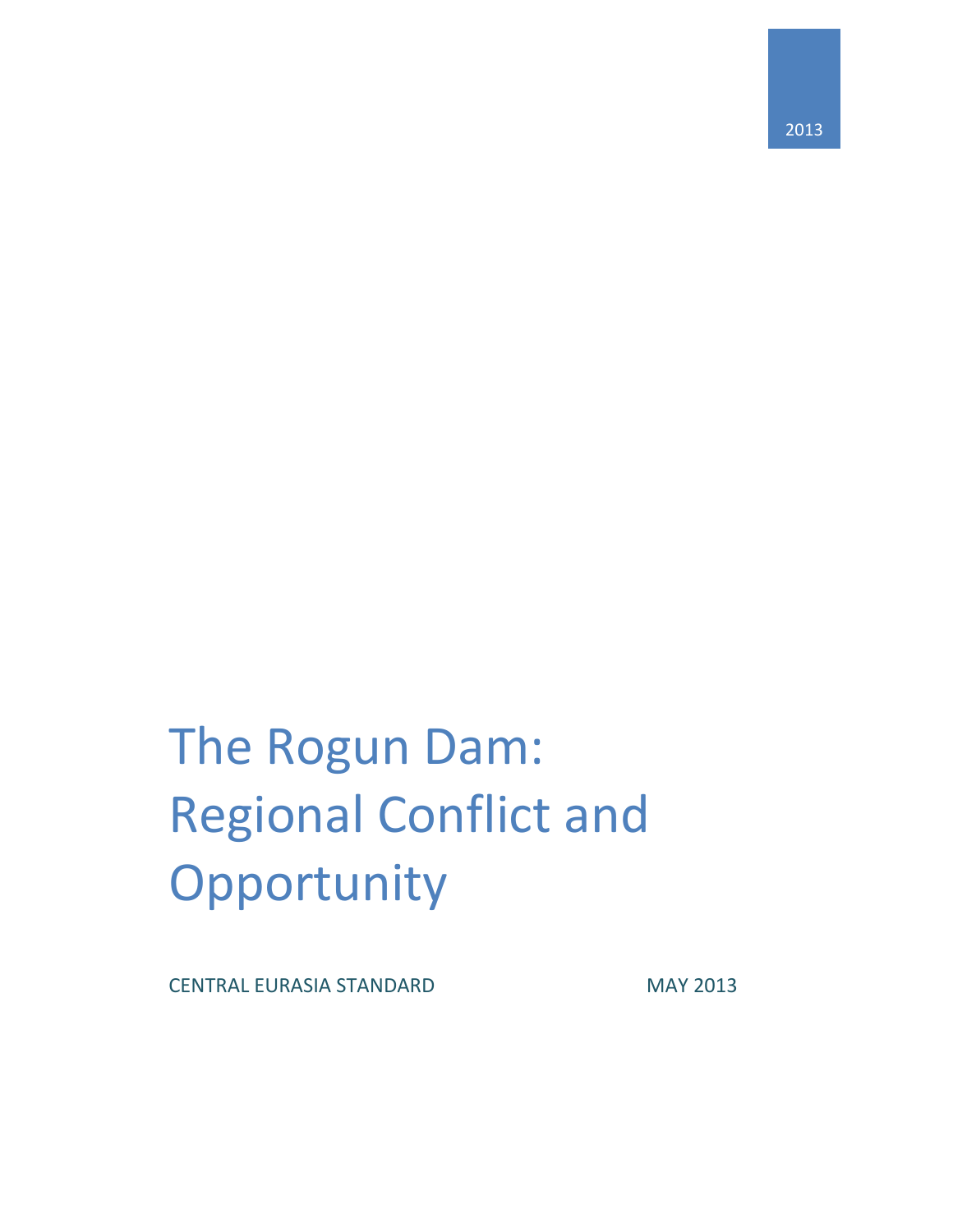Fresh water resources play an increasingly important role in the stability of economies and states. Population growth, climate change and industrial needs exacerbate demands for water so, as is the case with all fundamental natural resources, geopolitical concerns arise. The construction of the Rogun Dam in Tajikistan is a significant energy event for Central Asia and water conflict around the world. Our analysis identified four key indicators that will shape the dam's reverberations: electricity and water supply, big personality, local politics and extreme weather. This paper will begin with a contextual review of water conflicts, Central Asia's history with respect to water-energy issues, and the key players involved in the ongoing hostilities. It will then show how the indicators foreshadow escalating conflict between Uzbekistan and Tajikistan; heightened international attention; regional power balancing; and the necessary creation of unprecedented multilateral agreements.

## **Impending Water Conflicts**

 $\overline{a}$ 

The UN Intergovernmental Panel on Climate Change announced that "water and its availability and quality will be the main pressure on and issue for societies and the environment under climate change."<sup>1</sup> Rising demand for water is projected to double every 20 years.<sup>2</sup> USAID predicts that 2.8 billion people will be living in water scarce or stressed regions by 2025. Already, 50% of world's hospital beds are occupied by people suffering from water-related diseases and 90% of disaster-related deaths are waterrelated. Given current borders, 276 river basin watersheds are shared by at least two countries, 60% of which lack any type of agreements governing shared water resources.<sup>3</sup>

<sup>&</sup>lt;sup>1</sup> Kasten, Tim, "UN-Water views on Climate Change," UN-Water Activities, [http://www.unwater.org/activities\\_Climate\\_Water.html](http://www.unwater.org/activities_Climate_Water.html)

<sup>&</sup>lt;sup>2</sup> "Water Facts & Water Stories from Across the Globe", The World Water Organization, [http://www.theworldwater.org/water\\_facts.php](http://www.theworldwater.org/water_facts.php)

<sup>&</sup>lt;sup>3</sup> "The Global Water Crisis", USAID, [http://transition.usaid.gov/our\\_work/cross](http://transition.usaid.gov/our_work/cross-cutting_programs/water/global_water_crisis.html)[cutting\\_programs/water/global\\_water\\_crisis.html](http://transition.usaid.gov/our_work/cross-cutting_programs/water/global_water_crisis.html)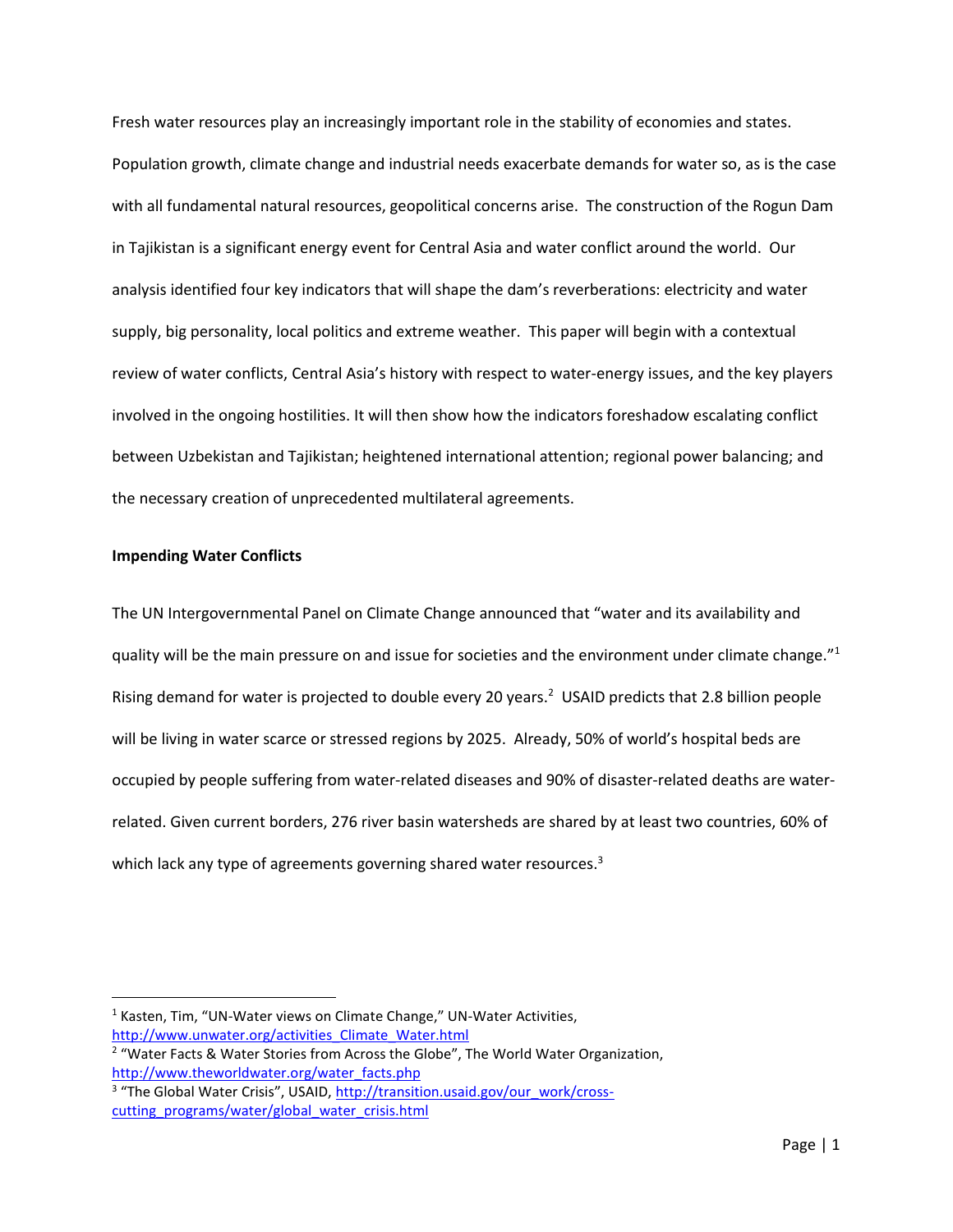The Rogun Dam is one of the most prominent examples of water conflicts due to the unbalanced water endowments of Central Asia and the vociferous rhetoric exchanged between Tajikistan and Uzbekistan. The US Intelligence Community noted in a 2012 report that the Amu Darya River Basin of Central Asia and the Brahmaputra of India, China and Bangladesh face "Inadequate river basin management capacity" defined as the "strength and resilience of institutional factors, such as treaties and river basin organizations that can provide stability, increase cooperation, and mitigate political grievances over water." The Vakhsh River, a tributary of the Amu Darya basin, faces "inadequate water agreements, degradation of water quality and disruption of flows and power water management."<sup>4</sup>

Water disputes are not a new phenomenon. States, nations and tribes have long used water as a political tool. To name but a few instances, Malaysia has often threatened to cut off Singapore's water supply during negotiations and during times of political disagreement.<sup>5</sup> In 2000, Kyrgyzstan and Uzbekistan cut off water to Kazakhstan for coal delivery delays and debt nonpayment, respectively.

Water is a proven source of conflict. In 2002, Indian police killed 2 and injured 25 Kashmir villagers fighting over local water rights. The 2007, Israeli sanctions led to a water shortage in Gaza precipitating severe health risks for the residents of Gaza.<sup>6</sup> In 2012, a border clash between Mali Dogon villagers and Burkina Faso Fulani herders over grazing land and water led to the deaths of 30 people.<sup>7</sup>

Unlike previous conflicts, however, the Rogun Dam conflict has the necessary ingredients to ignite a full state-on-state water war. Consequently, the project will also stimulate the international community to strengthen, deepen and refine its best practices for mitigating water-based conflict. The two states

<sup>&</sup>lt;sup>4</sup> "Global Water Security", Intelligence Community Assessment, Feb. 2, 2012. [http://www.dni.gov/files/documents/Newsroom/Press%20Releases/ICA\\_Global%20Water%20Security.pdf](http://www.dni.gov/files/documents/Newsroom/Press%20Releases/ICA_Global%20Water%20Security.pdf)

<sup>&</sup>lt;sup>5</sup> Water Conflict Chronology List, Pacific Institute,<http://www.worldwater.org/conflict/>

<sup>6</sup> "Gaza siege puts public health at risk as water and sanitation services deteriorate warns Oxfam", Oxfam International[, http://www.old-adalah.org/newsletter/eng/nov07/oxfam.pdf](http://www.old-adalah.org/newsletter/eng/nov07/oxfam.pdf)

<sup>&</sup>lt;sup>7</sup> "Tribe clash kills 30 along Mali-Burkina Faso border", Xinhuanet.com, May 25, 2012, [http://news.xinhuanet.com/english/world/2012-05/25/c\\_131611541.htm](http://news.xinhuanet.com/english/world/2012-05/25/c_131611541.htm)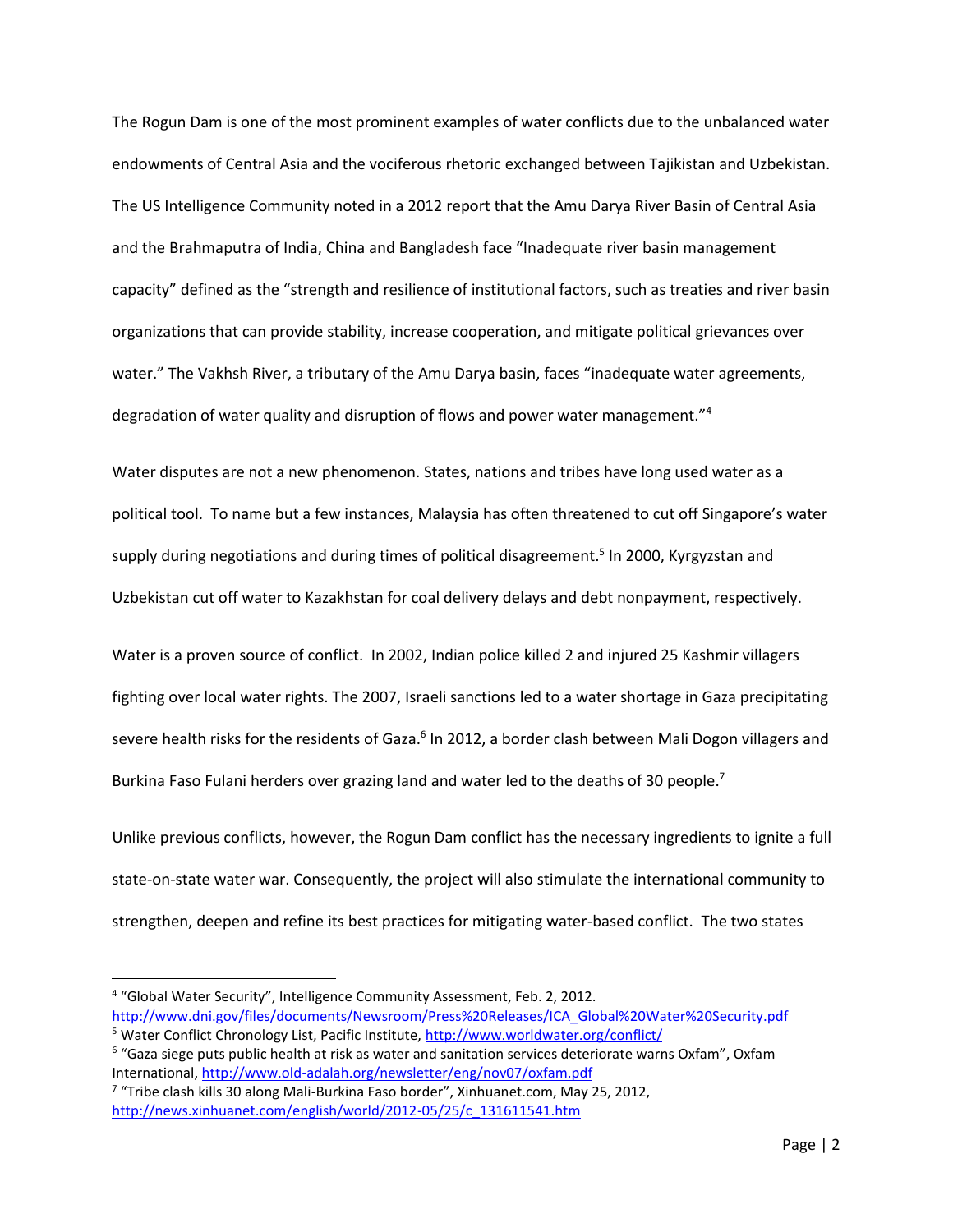pushing for conflict and the international community struggling for peaceful resolution will jointly lead to a heightened international focus on water-energy issues in Central Asia. Given the severity of the brewing conflict in the region and the impending consequences of global warming, the situation will necessarily breed new approaches to combatting future international water-energy crises.



*Figure 1 Amu Darya Basin*

Sources: Amu Darya basin network, SIC ICWC, UNECE Assessment of Transboundary Rivers and Lakes

Sources: "BWO Amu Darya", Central Asia Regional Water Information Database (www.cawater-info.net)

## **Independent and Co-Dependent States**

The dramatic shift in the early 1990s from a unified Soviet economy to one of many states with radically different resource endowments created an environment primed for conflict. The United Nations Develop Programme provides a clear description of the situation at this time.

"With independence, as each country began to redefine its own economic priorities, it became evident that their respective goals conflicted regarding for what purposes water should be used. All the basin states except Kazakhstan intended to increase their amount of irrigated land to meet the mounting food requirements of their growing populations. …Because of the asymmetries of capabilities and interests between the upstream and downstream states in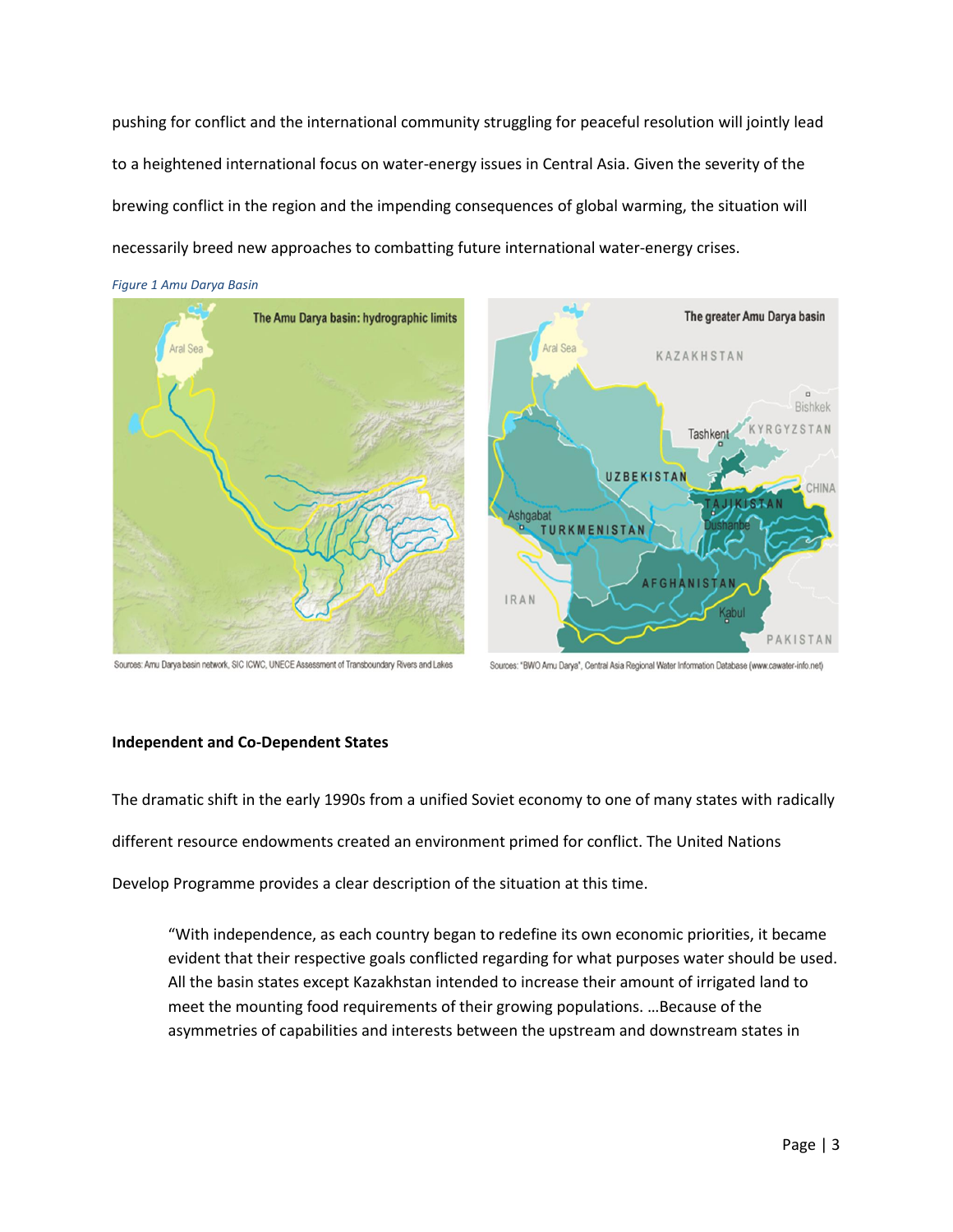Central Asia following the Soviet Union's collapse, it was expected that acute conflict over water would ignite among the newly independent states in the immediate years after independence."<sup>8</sup>

Suffering still from these asymmetries, Tajikistan, the poorest country in Central Asia, faces frequent and debilitating power shortages (see Figure 2<sup>9</sup>), the most severe of which occurred during the winters of 2008-2009 and 2011-2012. Authorities employed rationing and citizens had to cram activities that required power into those few hours of the day when power was available. Although Tajikistan remains physically connected to a larger regional electricity grid developed by the Soviets to facilitate continuous supply, trade in electricity no longer occurs automatically within the Commonwealth of Independent States (CIS). In 2009, Kazakhstan and Uzbekistan withdrew from the international electricity trade system amid complaints of Tajikistan illegally overdrawing energy.

*Figure 2 Tajikistan's 2009 Electricity Deficits (2009)*

 $\overline{a}$ 



<sup>&</sup>lt;sup>8</sup> Weinthal, Erika, "Water Conflict and Cooperation in Central Asia", United Nations Development Programme, 2006.<http://hdr.undp.org/es/informes/mundial/idh2006/trabajos/Weinthal%20Erika.pdf>

<sup>&</sup>lt;sup>9</sup> "Tajikistan's Winter Energy Crisis: Electricity Supply and Demand Alternatives," World Bank, <http://go.worldbank.org/CZ9XNRW880>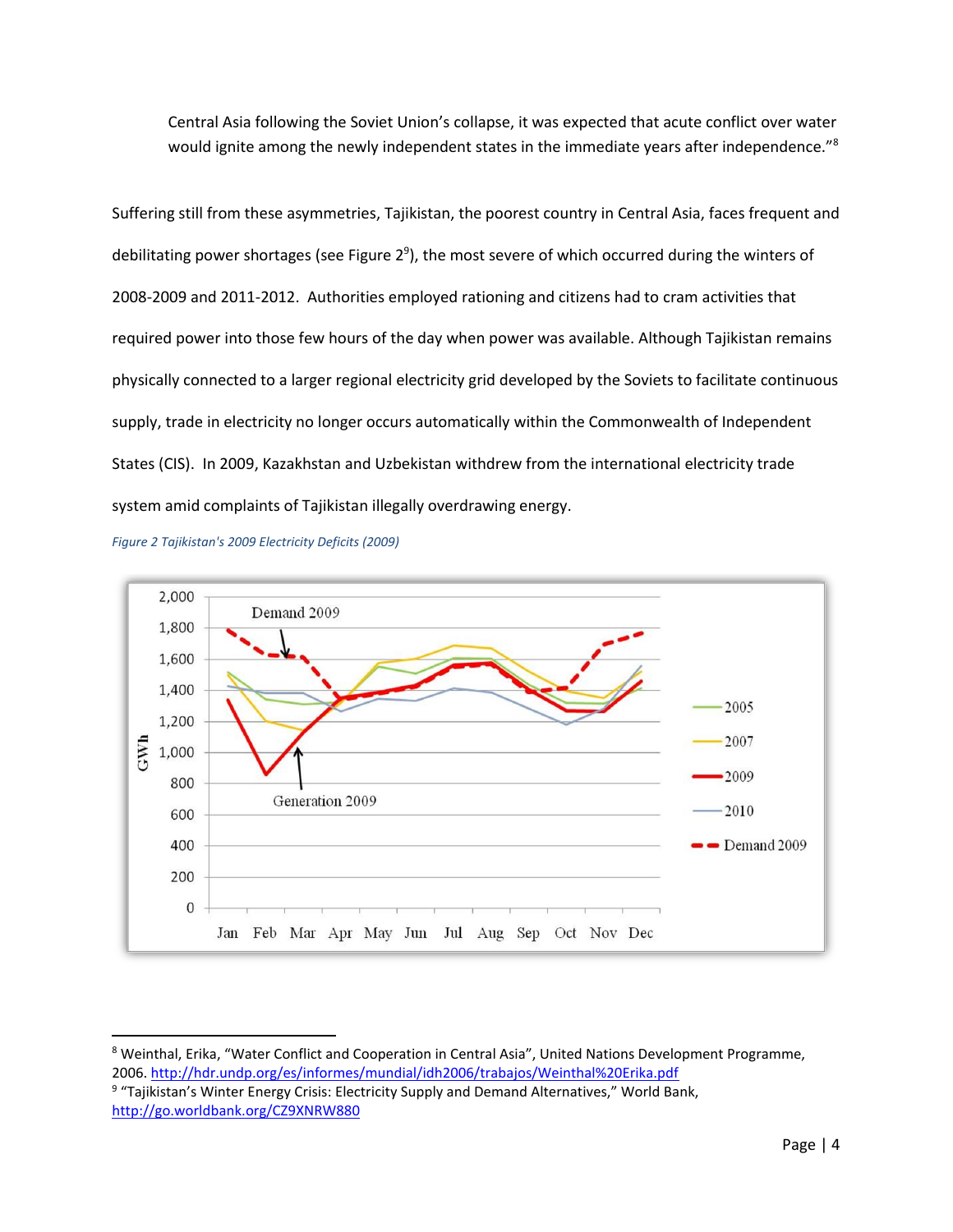The cost of Tajikistan's gas imports from Uzbekistan has been steadily rising in recent years. The resulting import limitations imposed by Uzbekistan, its key trade partner in natural gas, due to Tajikistan's inability to pay have made winter shortages commonplace. Electricity trade is now based on regularly negotiated agreements between states that often lead to cut offs. Tajikistan's energy infrastructure is largely managed by the state-run company Barki Tojik which requires frequent subsidization due to poor management and populist pressure preventing it from raising prices to cover costs. In 2003, Barki Tojik recovered just 24% of its operating costs in revenues.<sup>10</sup> Rather than focusing on energy efficiency, pricing reform or any number of adaptive strategies, President Emomali Rahmon's government is dead-set on developing the Rogun Dam to eliminate Tajikistan's reliance on its neighbors and make it a viable electricity exporter to the region.

The riparian geography of Central Asia overlaid with the region's ethnic and national borders predisposes the region for conflict. While Tajikistan and Kyrgyzstan to the south-east enjoy the vast majority of rainfall and glacial melt, downstream Kazakhstan, Turkmenistan and Uzbekistan remain woefully dependent on these flows. Soviet agricultural engineering, designed to obtain "cotton independence" for domestic and export purposes exacerbated the disparities, drawing heavily on the parched Amu Darya and Syr Darya River systems. Acreage devoted to cotton swelled and peaked in 1980 creating a grossly inefficient regional system highly dependent on massive amounts of water from Tajikistan and Kyrgyzstan. As much as 60% of the water diverted for cotton production disappeared en route to the irrigated fields as it wound its way across the desert plains of Turkmenistan and Uzbekistan.<sup>11</sup>

<sup>10</sup> Olcott, Martha Brill, "Tajikistan's Difficult Development Path", 2012, pg. 233.

<sup>&</sup>lt;sup>11</sup> Kandiyoti, Deniz, "The Cotton Sector in Central Asia: Economic Policy and Development Challenges", University of London, 2007.<http://www.dol.gov/ilab/programs/ocft/pdf/20080605a.pdf>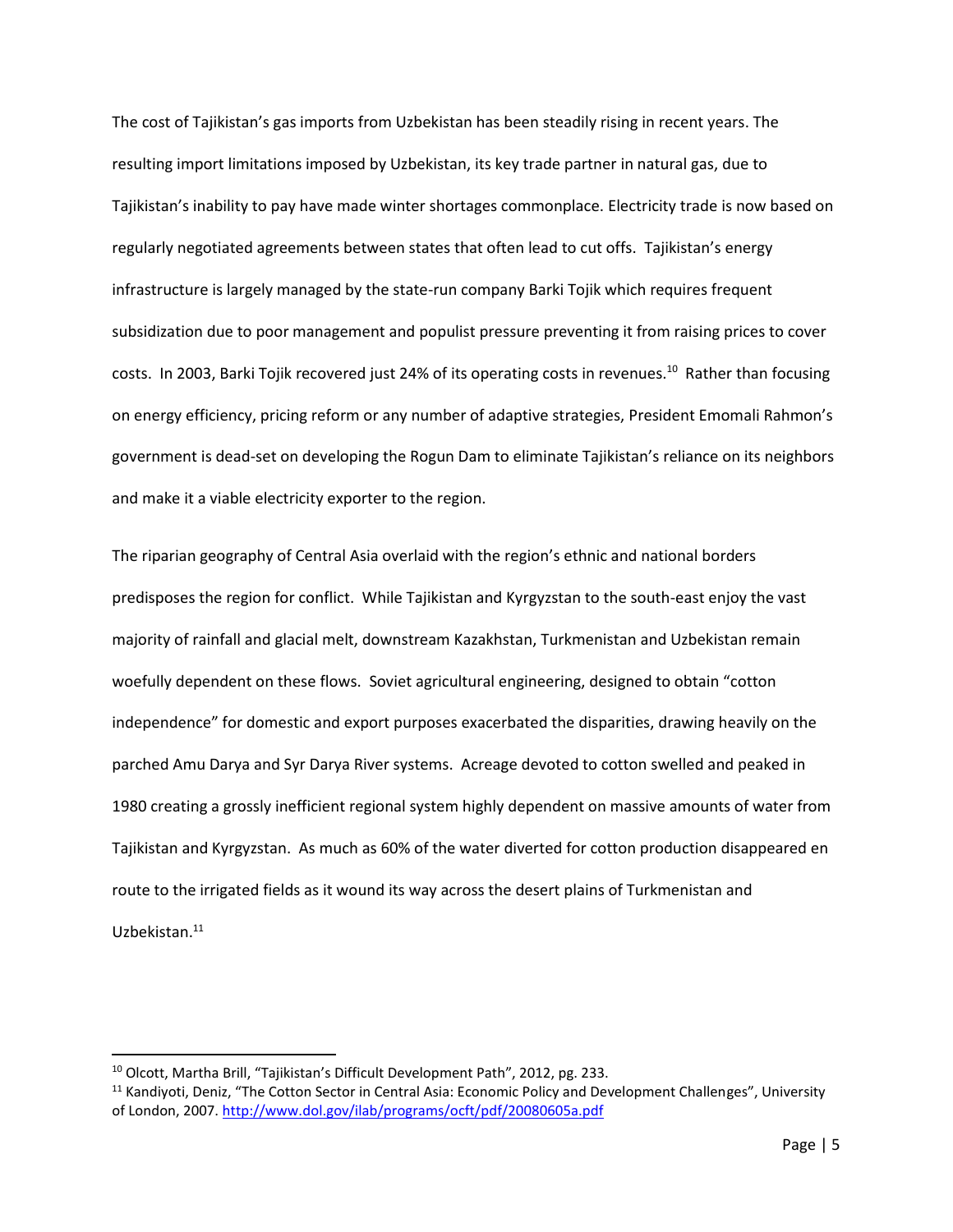Uzbekistan claims that the Rogun Dam would seriously impact fresh water flow levels and, therefore, its harvests, economy, state tax revenues and general access to fresh water. It is presently the world's fifth largest cotton exporter.<sup>12</sup> Uzbekistan has received widespread international criticism for its reliance on water-intensive agriculture and the use of child forced labor during annual harvests.

## **Attempts at Water Cooperation: A History of Disappointment**

Following the fall of the Soviet Union, the nations of Central Asia recognized the need to address the severe unequal distribution of water resources in the region. The five Central Asian republics signed an agreement in February of 1992 to continue Soviet water sharing practices, thus creating the Interstate Commission for Water Coordination (ICWC). Notably, however, the agreement only allowed the ICWC *Figure 3 Central Asia: Water Flow and Abstraction*



l <sup>12</sup> Economy of Uzbekistan, CIA Factbook, April 15, 2012, [https://www.cia.gov/library/publications/the-world](https://www.cia.gov/library/publications/the-world-factbook/geos/uz.html)[factbook/geos/uz.html](https://www.cia.gov/library/publications/the-world-factbook/geos/uz.html)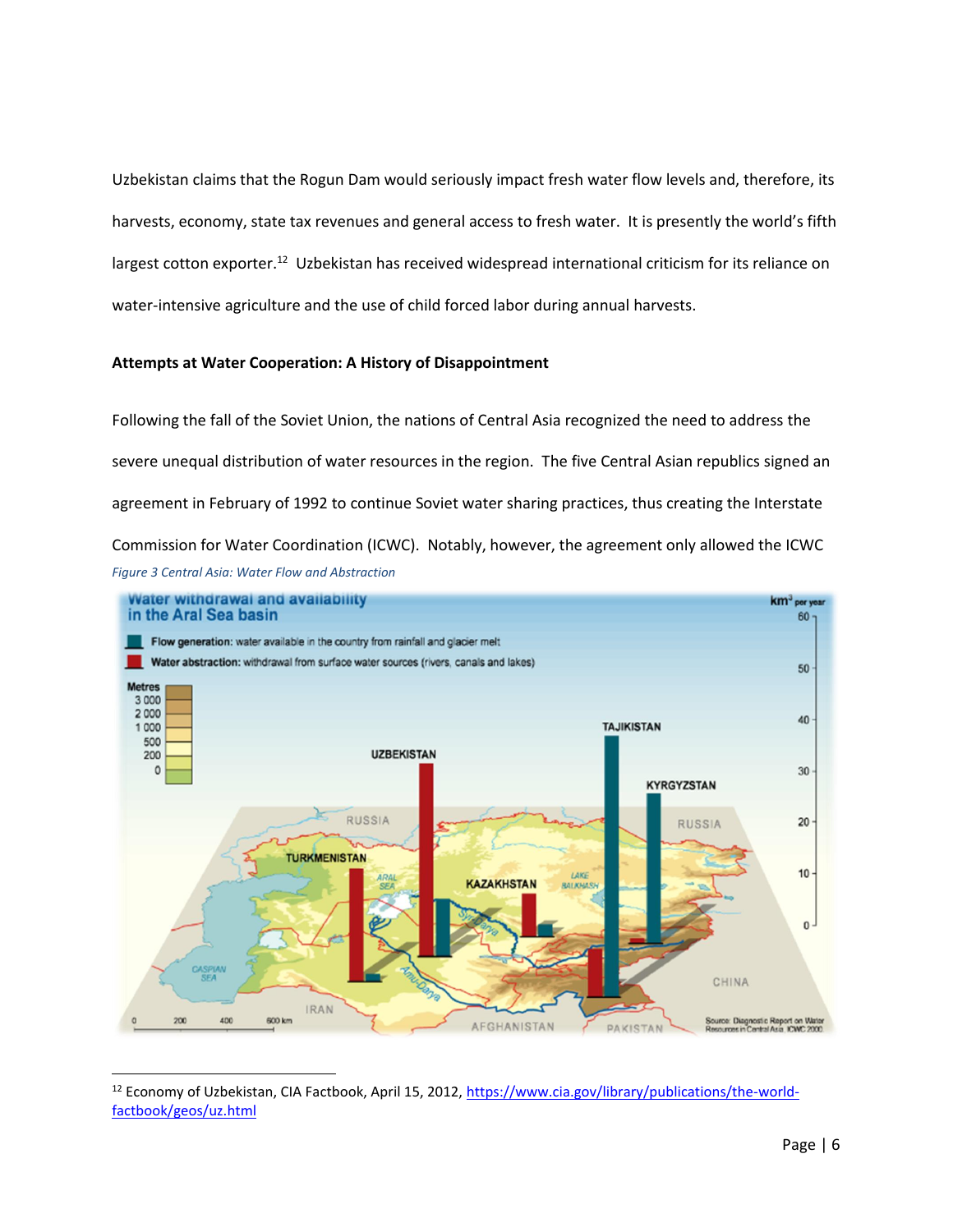to set water allocations, but not to require provisions of energy supplies to the upstream states, establishing a system of benefits for some and strictly costs for others. The Nukus Agreement of 1995 also fell short of cementing an agreed upon framework. The Central Asian states proceeded to reach a separate agreement in 1998, in which Kazakhstan and Uzbekistan paid for electricity and irrigation, while Tajikistan and Kyrgyzstan used those revenues to pay for energy during the winter. This arrangement broke down in 2002, as Kyrgyzstan demanded higher electricity prices to compensate for rising oil and gas costs.<sup>13</sup> Overall, the region has demonstrated a proclivity for abiding by multi-state agreements only when it is convenient to do so.

## **Background on the Rogun Dam**

If built to the full height planned by the Soviets, Rogun will be the highest in the world standing an impressive 335 meters tall. Although relatively small in generating capacity compared to massive hydroelectric power plants such as the Three Gorges dam in China or the Itaipu dam shared between Brazil and Paraguay, Rogun would be a game-changing asset in Tajikistan and possibly Central Asia. The dam would create a 13.3 cubic km reservoir and enable 3,600 MW in generating capacity or 13.3 billion kWh in annual production at an estimated cost of approximately \$2.2 billion.<sup>14</sup> A number of smaller hydroelectric projects in Tajikistan and Kyrgyzstan are awaiting Rogun approval before they are completed.<sup>15</sup>

l

<sup>&</sup>lt;sup>13</sup> Weil, Stephen, "Tit for Tat: The Evolution of Non-Cooperation over the Rogun Dam", Center for Strategic and International Studies, February 1, 2012.<http://csis.org/blog/tit-tat-evolution-non-cooperation-over-rogun-dam> <sup>14</sup> Keene, Eli, "Solving Tajikistan's Energy Crisis", Mar. 25, 2001. <http://carnegieendowment.org/2013/03/25/solving-tajikistan-s-energy-crisis/fta8>

<sup>15</sup> Energy Specialist, World Bank, 2013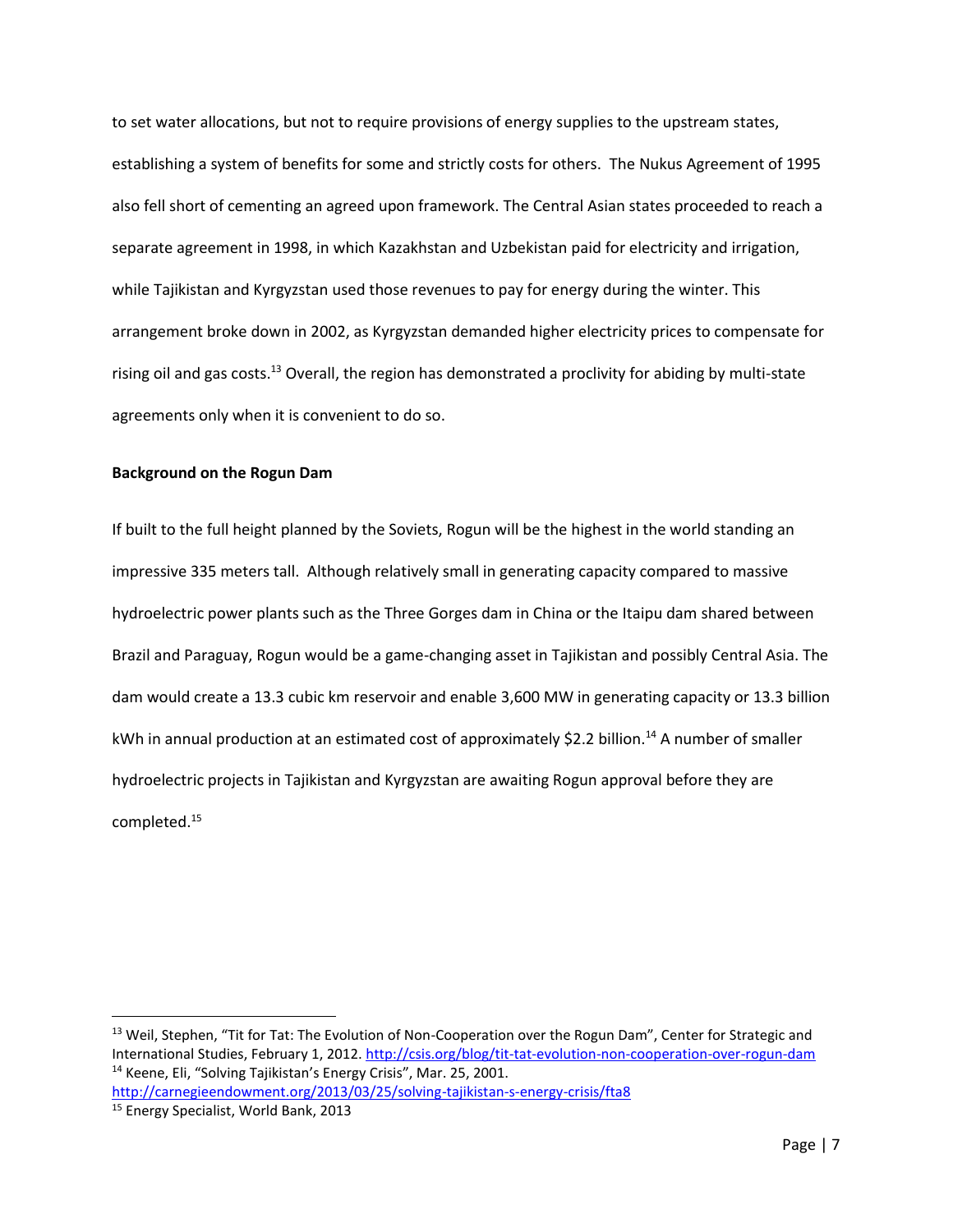Rogun was first conceived by Soviet engineers from 1965 – 1972, gaining formal endorsement in Gosplan USSR No. 21 in 1974.<sup>16</sup> Construction then began on the Vakhsh River (Figure 1<sup>17</sup> in 1980s, but was halted in 1993 after the collapse of the Soviet Union and a major flood that made construction unfeasible.<sup>18</sup> In 2004 President Rahmon resurrected the project and awarded construction rights to Russian Aluminum giant, RusAl. Construction was halted in October of 2006, however, and the contract formally canceled in August of 2007 over disagreements over the final height, ownership rights and materials to be used.<sup>19</sup>

In late 2007, Tajikistan called on the World Bank to engage with the Rogun project. Fully aware of the water-related tensions brewing in Central Asia, the Bank launched the Central Asia Energy-Water Development Program (CAEWDP) noting that "energy-water linkages are inextricable from perceptions of national security, regional stability and economic growth."<sup>20</sup> With respect to Rogun specifically, the bank agreed to evaluate the economic, social, engineering and environmental impacts in two separate reports: Techno-Economic Assessment Study (TEAS) and an Environmental and Social Impact Assessment (ESIA). Findings are due out in the summer of 2013.

## **Indicators**

 $\overline{a}$ 

<sup>&</sup>lt;sup>16</sup> "History of Rogun and water and energy relations in Central Asia", Avesta TJ, Nov. 25, 2011. <http://www.avesta.tj/eng/rogun/1142-history-of-rogun-and-water-and-energy-relations-in-central-asia.html> <sup>17</sup> Stern, David, "Tajikistan Hopes Water will Power its Ambitions", New York times, Aug 31, 2008. [http://www.nytimes.com/2008/09/01/world/asia/01tajikistan.html?\\_r=0](http://www.nytimes.com/2008/09/01/world/asia/01tajikistan.html?_r=0)

<sup>&</sup>lt;sup>18</sup> Weil, Stephen, "Tit-for-Tat: The Evolution of Non-Cooperation over the Rogun Dam", Center for Strategic and International Studies, Feb. 1, 2012.<http://csis.org/blog/tit-tat-evolution-non-cooperation-over-rogun-dam> <sup>19</sup> "RuSal Axed from Rogun Power Station", Sept 11, 2007. [http://iwpr.net/report-news/rusal-axed-rogun-power-](http://iwpr.net/report-news/rusal-axed-rogun-power-station)

[station](http://iwpr.net/report-news/rusal-axed-rogun-power-station)

<sup>&</sup>lt;sup>20</sup> "Fact Sheet: World Bank Support for Energy and Water in Central", The World Bank, [http://web.worldbank.org/WBSITE/EXTERNAL/COUNTRIES/ECAEXT/0,,contentMDK:22781018~menuPK:2246556~](http://web.worldbank.org/WBSITE/EXTERNAL/COUNTRIES/ECAEXT/0,,contentMDK:22781018~menuPK:2246556~pagePK:2865106~piPK:2865128~theSitePK:258599,00.html) [pagePK:2865106~piPK:2865128~theSitePK:258599,00.html](http://web.worldbank.org/WBSITE/EXTERNAL/COUNTRIES/ECAEXT/0,,contentMDK:22781018~menuPK:2246556~pagePK:2865106~piPK:2865128~theSitePK:258599,00.html)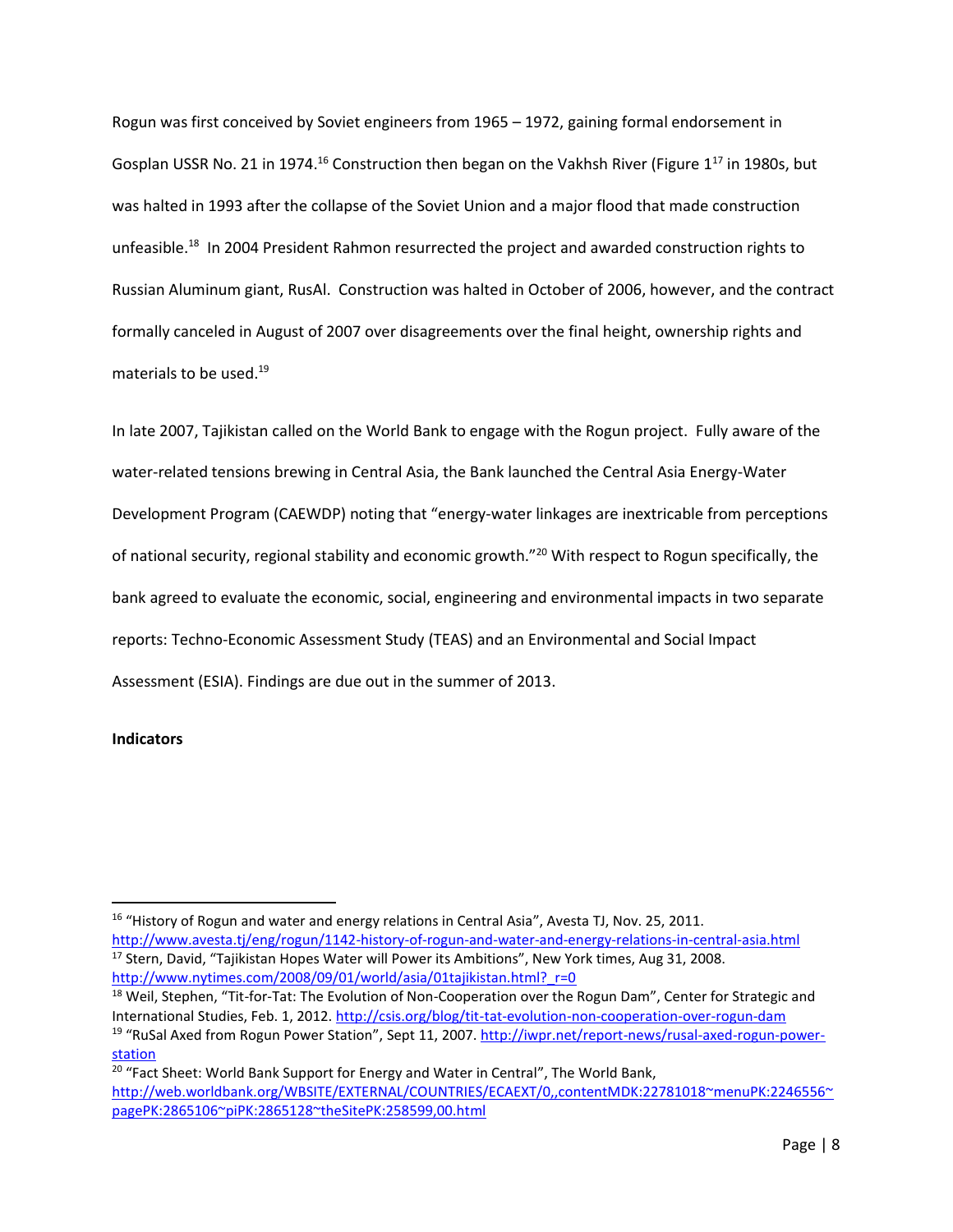Supply, Big Personality, Local Politics and Extreme Weather signal escalating conflict, heightened international attention, regional power balancing and the necessary creation of unprecedented multilateral settlements.

# **Supply**

 $\overline{a}$ 

Supply factors into the Rogun Dam situation both in terms of electricity and water. Lacking operational natural gas or oil reserves, Tajikistan depends on imports from Uzbekistan to power its industry, heat homes and illuminate the country. Tajikistan currently faces an electricity deficit of approximately 2 billion kWh annually,<sup>21</sup> which arises from a lack of available hydropower during the late fall through early spring. Owing partially to a series of Uzbek blockades, it has been estimated that 70 percent of the Tajik population experiences blackouts during the winter months.<sup>22</sup> The potential solutions to such a deficit are numerous and include bringing new production online, modernizing the energy grid, and electricity pricing reform to reduce the moral hazard associated with overconsumption to name but a few. None weighs as popularly in the minds of Rahmon or the Tajik people as Rogun, which alone could provide 13.3 billion kWh of annual electricity. Not only would this solve Tajikistan's electricity deficit, it would also allow the impoverished nation to export excess production to its neighbors during warmer months – a tempting notion given Tajikistan's historical debtor status in the region.

Uzbekistan suffers from its own supply deficit in terms of water. 11% of its territory is intensely irrigated with agriculture making up 18.5% of its total 2012 GDP, leaving it extremely vulnerable to changes in water supply. Although its harvests have decreased in recent years, Uzbekistan is still the world's 5<sup>th</sup>

<sup>&</sup>lt;sup>21</sup> Weil, Stephen, "Tit for Tat: The Evolution of Non-Cooperation over the Rogun Dam", Center for Strategic and International Studies, February 1, 2012.<http://csis.org/blog/tit-tat-evolution-non-cooperation-over-rogun-dam> <sup>22</sup> Botting, Alexander, "Rogun Dam: The Waiting Game", Mar. 6, 2013. <http://www.diplomaticourier.com/news/topics/energy/1376-rogun-dam-the-waiting-game>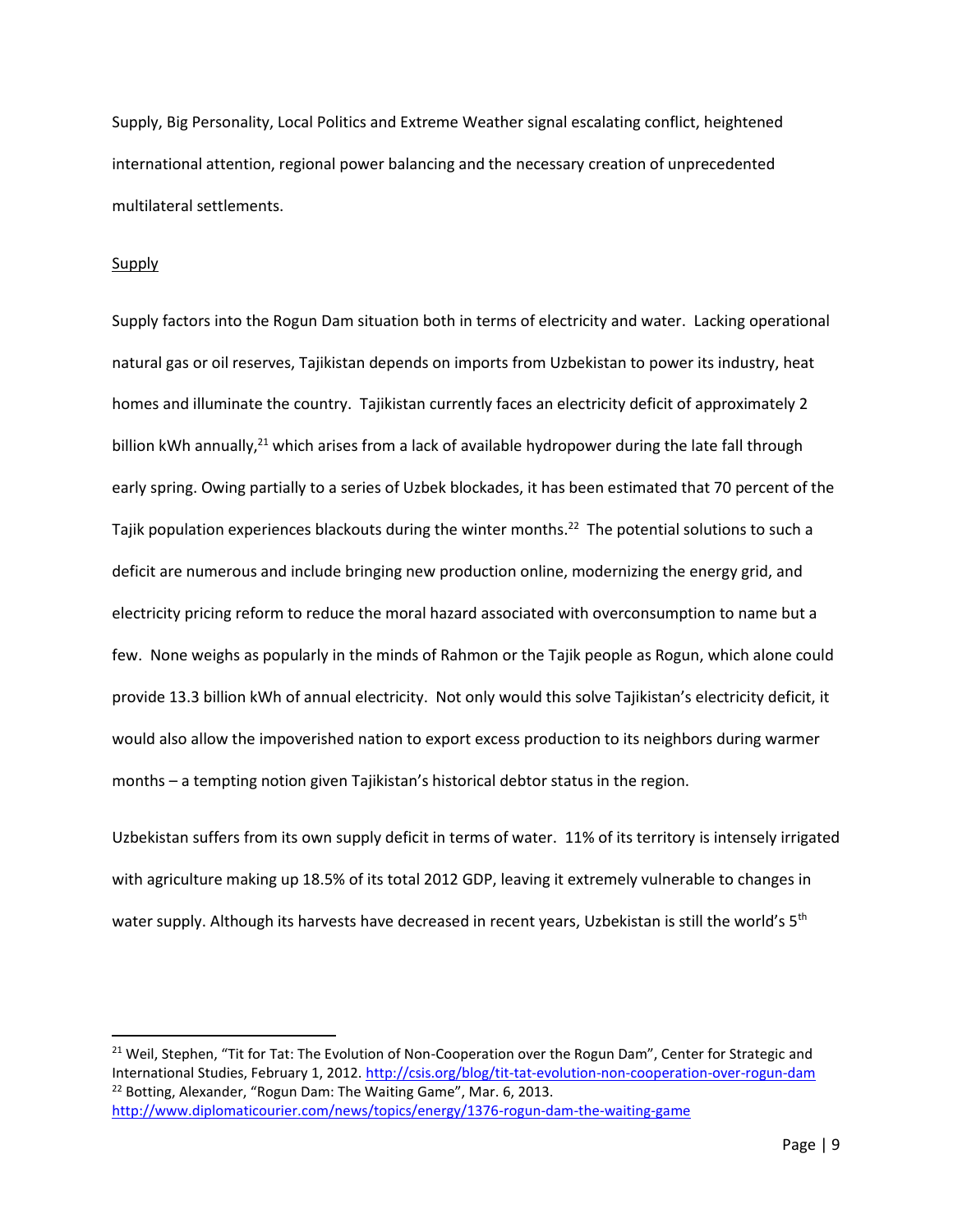highest producer of cotton and the  $6<sup>th</sup>$  largest exporter.<sup>23</sup> The Rogun Dam could pose a significant threat to a key staple of the Uzbek economy, a point that President Karimov mentions often in public circles. If Uzbekistan does not adjust its agricultural policies and water usage, the Rogun Dam's effects on seasonal flow levels could land a \$609 million hit to Uzbekistan's GDP, the equivalent of 2.2%.<sup>24</sup> While water saving technology and water waste mitigation policies coupled with agricultural adaptation could significantly soften the blow, like Rahmon, President Karimov prefers to focus his energy on Rogun as an imminent threat to Uzbek livelihood.

## Big Personality

 $\overline{\phantom{a}}$ 

Uzbekistan's President, Islam Karimov, also known as "Big Papa" to Uzbeks, rarely passes up an opportunity to voice his loud and strict opposition to Rogun. He is the oldest ruler of the five Central Asian countries at 75 years old. Uzbekistan being the most populous country in the region is also generally viewed as the most powerful. Maintaining rule over the country since 1989, Karimov has proven himself to be a master of manipulation and power retention while keeping the country near the bottom of Transparency International's Perceived Corruption Index. Only Afghanistan, Myanmar, North Korea and Somalia ranked worse in 2011.<sup>25</sup> Transparency International's Deputy Managing Director, Miklos Marschall said,

"The really, I would say, dark situation [is] in countries like Uzbekistan and Turkmenistan, where there is hardly any accountability whatsoever. The governing elites have practically no accountability. There is no political opposition. There is no civil society. There is no free press. So these are basically almost closed societies, and that's why there is no improvement."

<sup>&</sup>lt;sup>23</sup> Economy of Uzbekistan, CIA Factbook, April 15, 2012, [https://www.cia.gov/library/publications/the-world](https://www.cia.gov/library/publications/the-world-factbook/geos/uz.html)[factbook/geos/uz.html](https://www.cia.gov/library/publications/the-world-factbook/geos/uz.html)

<sup>&</sup>lt;sup>24</sup> Jalilov, Shokhrukh-Mirzo; DeSutter, Thomas & Leitch, Jay, "Impact of Rogun Dam on Downstream Uzbekistan Agriculture, International Journal of Water Resources and Environmental Engineering, July 13, 2011. <http://www.academicjournals.org/ijwree/PDF/pdf%202011/Sep/Jalilov%20et%20al.pdf>

<sup>&</sup>lt;sup>25</sup> Fitzpatrick, Catherine, "Uzbekistan Ranks at the Bottom Again in Corruption Perception Index", Dec. 1, 2011. <http://www.eurasianet.org/node/64647>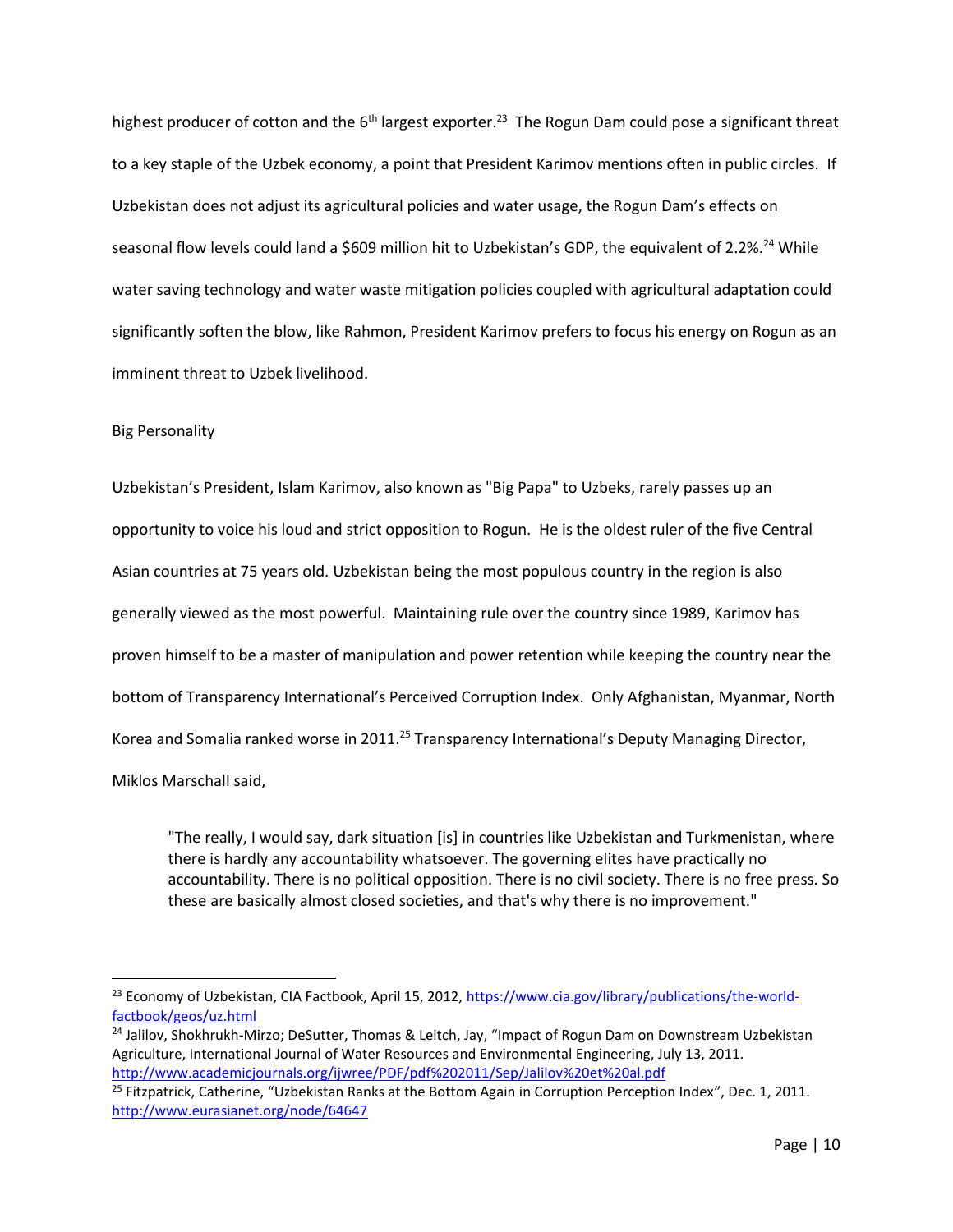Although Uzbekistan has grudgingly accepted and signed off on the World Bank's Rogun TEAS and ESIA studies, Karimov's posture to the outside world has been one of unwavering recalcitrance. Although its downstream neighbor, Turkmenistan, faces similar water implications from the dam's construction, Turkmenistan's President Gurbanguly Berdimuhamedov has deferred his voice to Karimov in the discussion.

Like most tyrants that persevere in power, Karimov has skillfully alienated, imprisoned, blackmailed or killed his political and media opposition. He has also managed to unite Uzbeks against the construction of Rogun. Discussing the potential water conflict, Karimov said, "Water resources can become a problem which leads to the sharpening of relations in the Central Asian region. The situation could deteriorate beyond only religious opposition to war."<sup>26</sup> Sharpening his rhetoric, Karimov has also stated on the record, "I won't name specific countries, but all of this could deteriorate to the point where not just serious confrontation, but even wars could be the result."<sup>27</sup> Karimov's history of supporting torture in Uzbek prisons, forced child labor, planting landmines on the Tajik border and the infamous Andijan Massacre certainly shows a lack of restraint when it comes to the use of violence to achieve political ends.

## Local Politics

 $\overline{a}$ 

Despite the World Bank's best efforts to inject sound technical and economic analysis into the debate through its unprecedented studies, the discussion surrounding Rogun is largely political. Rahmon's hyperbolic rhetoric illustrates this point: "[Rogun] is of life or death importance for the Tajik people. [Karimov] fights against all Tajiks… he doesn't want our country to develop, closes roads, shuts off our

<sup>&</sup>lt;sup>26</sup> "Uzbekistan's President talks tough against Kambarata and Rogun hydroelectric power stations," Fergana News, 11/9/2012.<http://enews.fergananews.com/news.php?id=2344&print=1>

<sup>&</sup>lt;sup>27</sup> Nurshayeva, Raushan, "Uzbek leader sounds warning over Central Asia water disputes", Sept. 7, 2012. <http://www.reuters.com/article/2012/09/07/centralasia-water-idUSL6E8K793I20120907>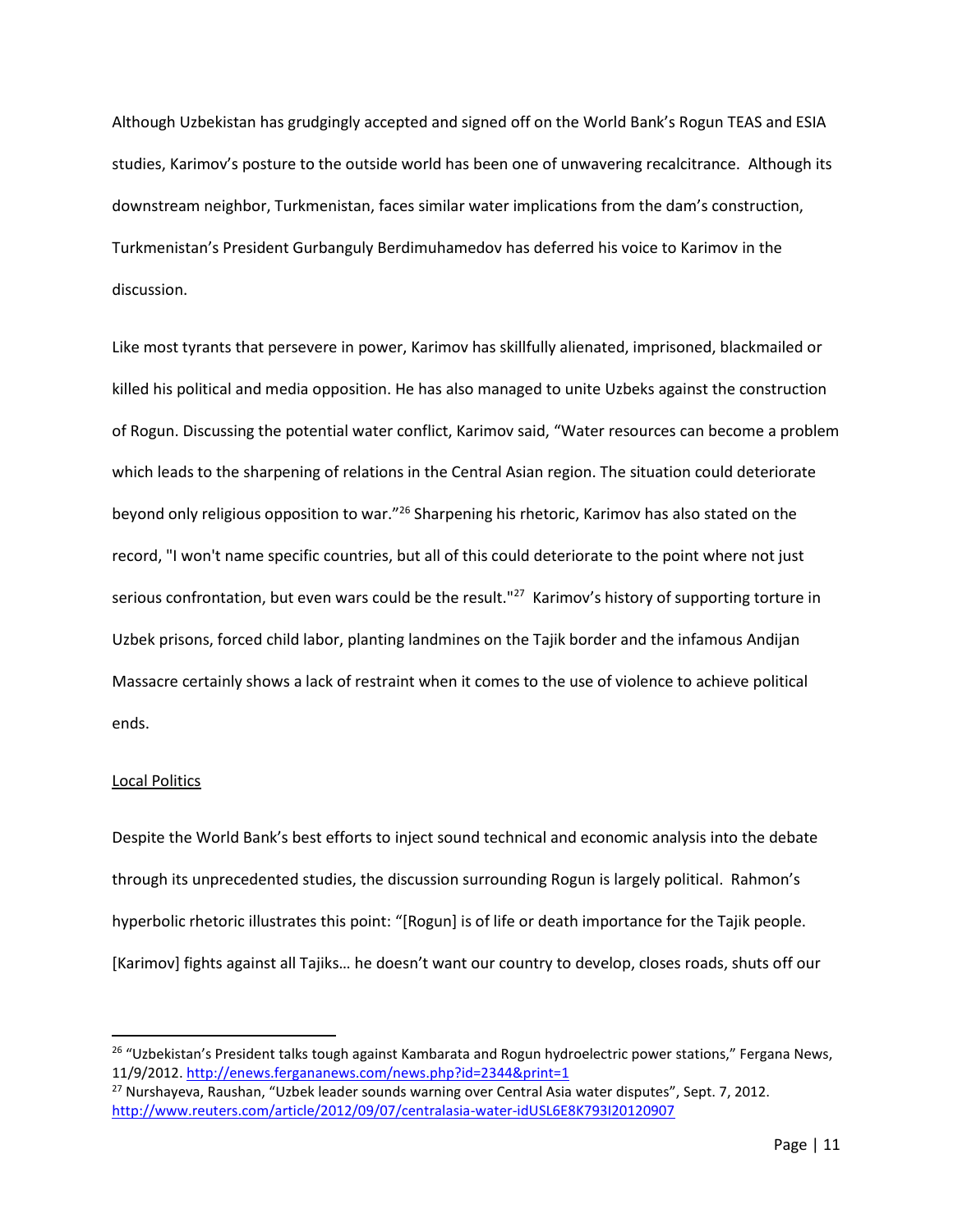electricity in the cold of winter."<sup>28</sup> Rahmon was referring to Uzbekistan's growing intolerance over the last few years for late payment from Tajikistan for natural gas and electricity. Favoring the stick over the carrot, Karimov has used temporary energy and import embargoes to discourage Tajikistan from developing Rogun. In doing so, however, has simply calcified Tajikistan's resolve to build the dam to improve energy reliability in the future so it does not have to rely on its bullying neighbor.

In its thorough study, "Tajikistan's Winter Energy Crisis: Electricity Supply and Demand Alternatives" the World Bank identified a number of options other than Rogun to address the country's electricity deficit. Examples included thermal production, rehabilitation of existing hydropower facilities, a lower dam to allow some of the river to flow freely, and energy importing to include a few.<sup>29</sup> Rahmon has ignored these alternatives and bound himself to the original 335-meter-tall Soviet design of the dam.

Rahmon and Karimov are not on good terms professionally or personally. In fact, according to Rahmon, the two have a quite colorful past. "I've argued many times [with Karimov]. We even fought twice. The first time, Nazarbaev had to drag us apart; the second time it was Kuchma."<sup>30</sup> Although the context of these disagreements is not evident to the public, it illustrates a personal hostility between the two rulers that could trigger violent provocations and retaliations in the future.

Uzbekistan has demonstrated its willingness to exert force on its vulnerable upstream neighbor. It has used economic and transportation sanctions, including blocking rail imports from Uzbekistan to southern Tajikistan, and has denied electricity transmission from Turkmenistan to cross Uzbek territory

 $\overline{\phantom{a}}$ 

<http://carnegieendowment.org/2013/03/25/solving-tajikistan-s-energy-crisis/fta8> <sup>29</sup> Fields, Daryl; Kochnakyan, Artur; Stuggins, Gary; Besant-Jones, John, "Tajikistan's Winter Energy Crisis: Electricity Supply and Demand Alternatives", The World Bank, Nov. 2012.

<sup>&</sup>lt;sup>28</sup> Keene, Eli, "Solving Tajikistan's Energy Crisis", Mar. 25, 2001.

[http://siteresources.worldbank.org/ECAEXT/Resources/TAJ\\_winter\\_energy\\_27112012\\_Eng.pdf](http://siteresources.worldbank.org/ECAEXT/Resources/TAJ_winter_energy_27112012_Eng.pdf) <sup>30</sup> "Did Rahmon and Karimov almost get into a brawl?", New Eurasia, Jan. 28, 2010.

[http://www.neweurasia.net/politics-and-society/the-story-of-how-nazarbaev-and-kuchma-had-to-pull-apart-the](http://www.neweurasia.net/politics-and-society/the-story-of-how-nazarbaev-and-kuchma-had-to-pull-apart-the-presidents-of-tajikistan-and-uzbekistan/)[presidents-of-tajikistan-and-uzbekistan/](http://www.neweurasia.net/politics-and-society/the-story-of-how-nazarbaev-and-kuchma-had-to-pull-apart-the-presidents-of-tajikistan-and-uzbekistan/)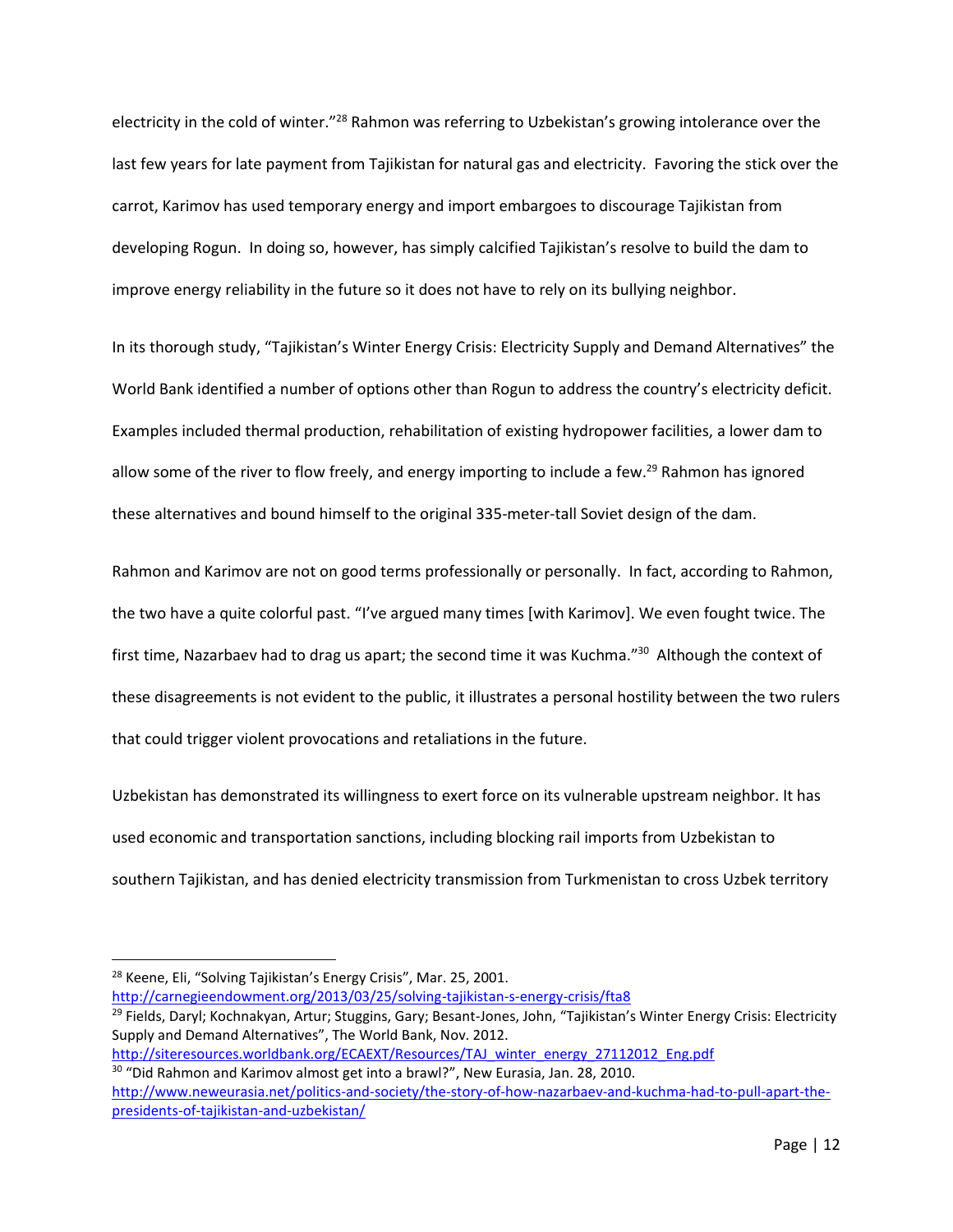to Tajikistan during outages to punish Tajikistan for its unwillingness to compromise on Rogun. Trains were halted at the border under the guise of unexplained "technical difficulties". Uzbekistan has also planted thousands of landmines on Tajikistan's border to supposedly prevent extremists, namely the Islamic Movement of Uzbekistan, and drug traffickers from crossing into its territory. The mines have thus far killed 76 civilians and injured 81 along Tajikistan's northern border with Uzbekistan—a hazard Uzbekistan refuses to correct.<sup>31</sup>

For its part, Tajikistan has also refused to acknowledge domestic alternatives to Rogun including its recently discovered natural gas and oil reserves in the western regions south of Dushanbe. Rahmon has not mentioned the potential of "3.2 trillion cubic meters (tcm) of gas, 'twice Norway's proven reserves,' in the Bokhtar Deposit." $32$  With his own election coming up in fall of 2013 he is unlikely to give any ground on Rogun as it could be perceived and exploited as a sign of weakness. Although most experts predict a landslide, Rahmon is unlikely to give potential rivals a talking point until his own job prospects are secured.

The two countries also share a history of national and ethnic conflict. "Many Tajiks live in Uzbekistan and vice versa. Heated discussions in social media indicate that at least for many young people in the country, opposition to the project has acquired an important nationalist and symbolic dimension."<sup>33</sup> The political animosity between the two countries has led to an aversion of intermingling across borders.

"Tajikistan has a substantial Uzbek minority and Uzbekistan is home to many Tajiks, and both cultures have a lot in common. Despite these ties, the media, civil society groups, political

<sup>&</sup>lt;sup>31</sup> Rotar, Igor, "Fresh Border Incidents Underscore Unresolved Problems in Ferghana Valley", Jamestown Foundation, Sept. 21, 2012.

[http://www.jamestown.org/programs/edm/single/?tx\\_ttnews%5Btt\\_news%5D=39874&cHash=f4f7d67303794f3d](http://www.jamestown.org/programs/edm/single/?tx_ttnews%5Btt_news%5D=39874&cHash=f4f7d67303794f3dadb2899d856327c6) [adb2899d856327c6](http://www.jamestown.org/programs/edm/single/?tx_ttnews%5Btt_news%5D=39874&cHash=f4f7d67303794f3dadb2899d856327c6)

 $32$  Parshin, Konstantin, "Tajikistan: Just How Much Energy Does Dushanbe Have?", Mar. 18, 2013. <http://www.eurasianet.org/node/66705>

<sup>33</sup> <http://www.cacianalyst.org/?q=node/5764>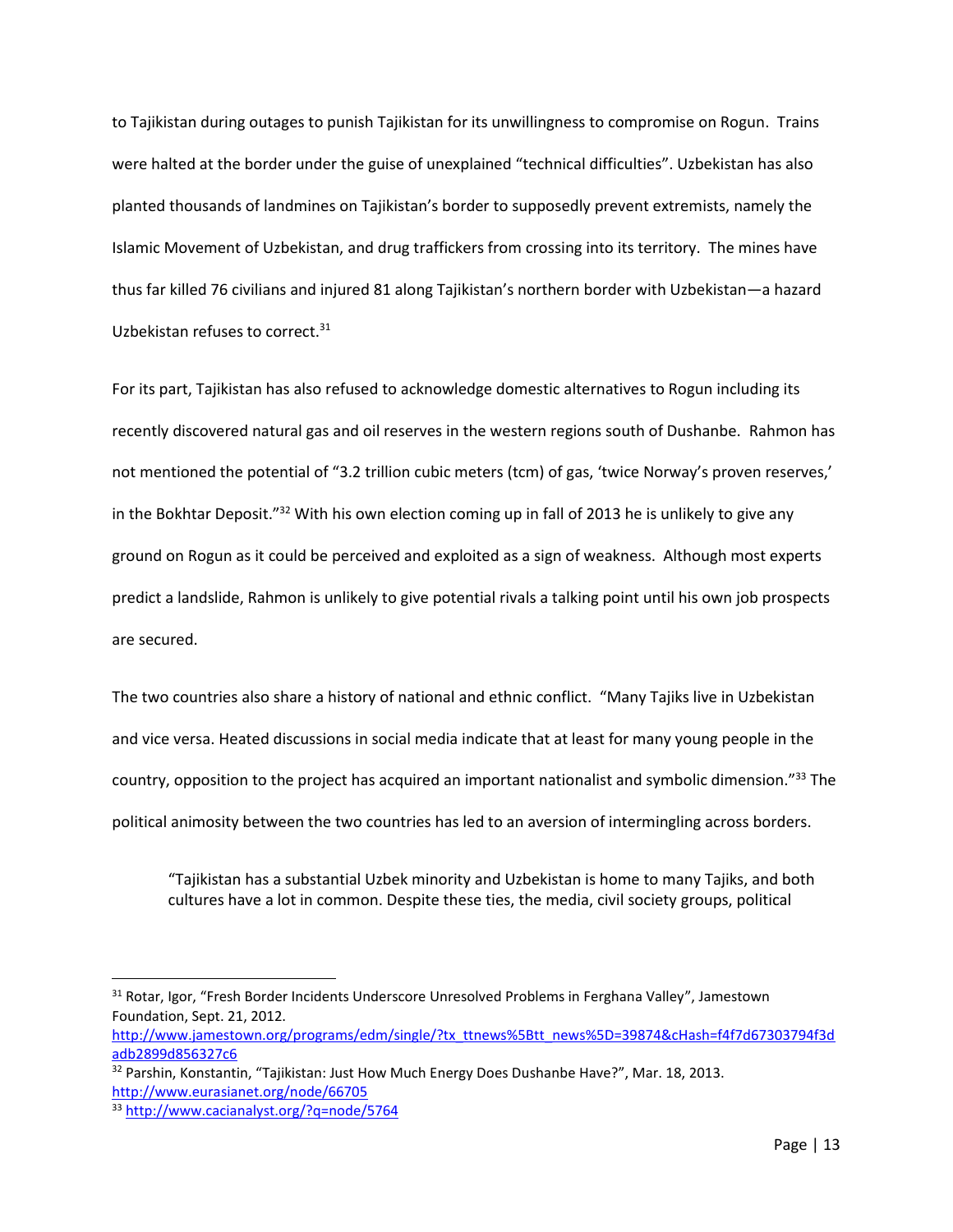parties and religious leaders and ordinary people have grown wary of establishing contacts with counterparts across the border for fear of being branded as traitors.  $34$ 

Citizens on both sides must support their bellicose leader's stances on Rogun as a patriotic duty shifting the discussion of the dam from the logical dimension into the ideological.

Karimov has also stressed safety concerns with the project. Rogun sits between the Ionakhsh and Gulizidan faults which could make it vulnerable to earthquakes. A dam collapse could expose hundreds of thousands to catastrophic floods. While experts at the World Bank say that these risks are easily manageable, until the reports are formally published the argument carries potent political weight.

#### Extreme Weather

l

Global warming plays a powerful role in both Uzbekistan's future prospects for water and Tajikistan's approach to riparian management. If temperatures continue to rise, the Fedchenko and Abramov glaciers are likely to shrink. Temperatures in Tajikistan's high country have already risen by  $1 - 3$ degrees centigrade during the winter months.<sup>35</sup> Tajikistan's State Agency for Hydrometeorology notes, "It is expected that the glacial inflow to the Pyanj, Vakhsh and generally, Amudarya River will probably increase (due to intensive melting of mountain glaciers), and then, in the long-term perspective, dramatically decrease due to the glacial deficit." As glaciers shrink, Tajikistan will need to increase dam reserves to guarantee its own water and electricity supplies, leaving Uzbekistan high and dry.

With less water making its way downstream, the ultimate sufferer will be the already desiccated Aral Sea. If water levels continue to recede, the region could expect more dust storms through desertification, soil salinization, and human health impacts due to a dearth of fresh water. While the

<sup>34</sup> <http://www.groundreport.com/Politics/Gas-Row-Highlights-Tajik-Uzbek-Tensions/2945691>

<sup>35</sup> <http://www.wmo.int/pages/prog/www/OSY/Meetings/GCW-IM1/glaciers.pdf>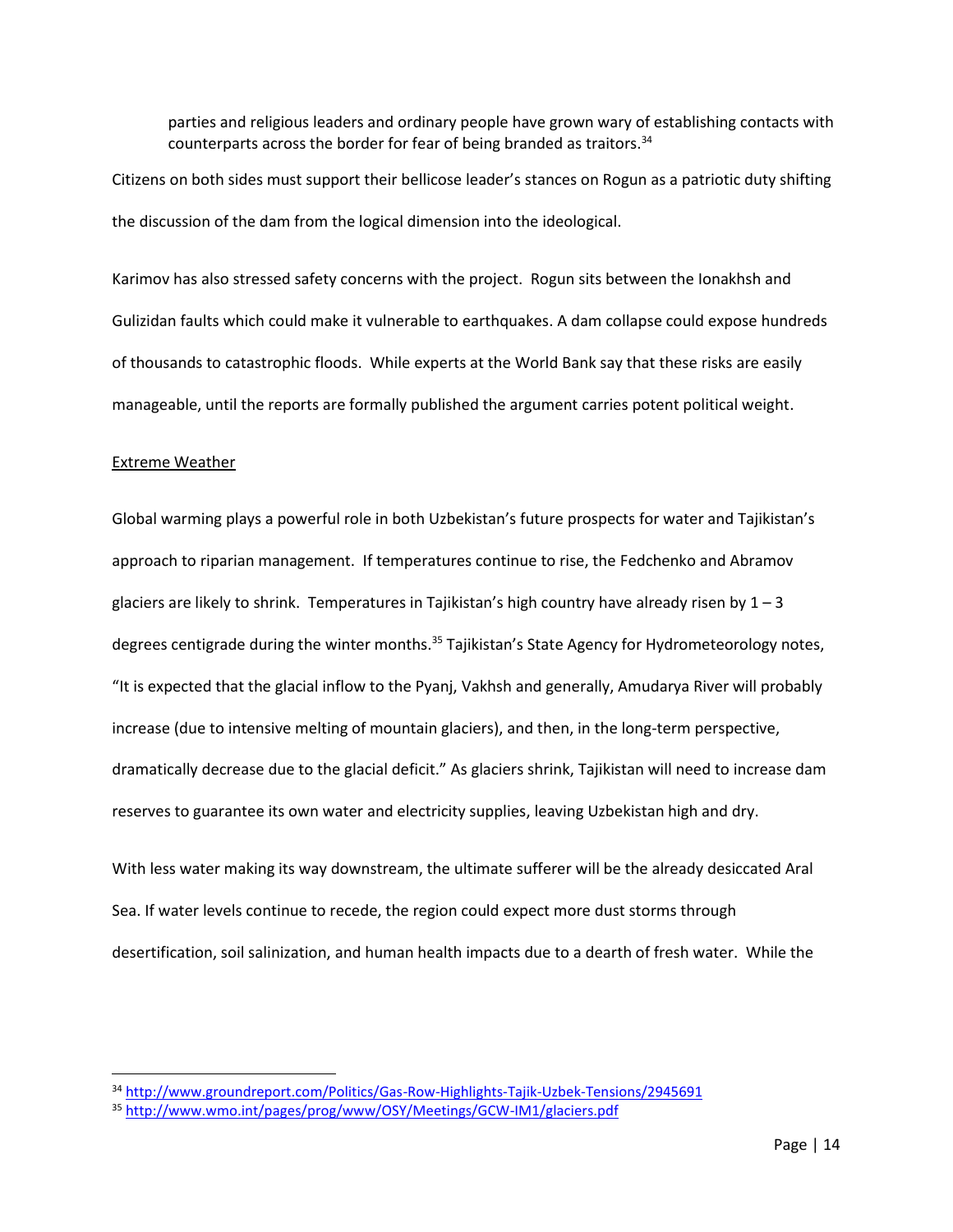#### *Figure 4 Water Management in Central Asia*



Vakhsh River contributes only a fraction of the total flow into the Aral Sea basin, global warming will

lead to significant and indiscriminate water shortages across the region.

# **Other International Interests**

Outside of the immediate region, a number of actors retain vested interests in Rogun. Russia, for one,

recently committed to renewing a 7,000-person military base in Tajikistan under the auspices of

protecting the region from extremist spillover following the NATO withdrawal from Afghanistan in 2014.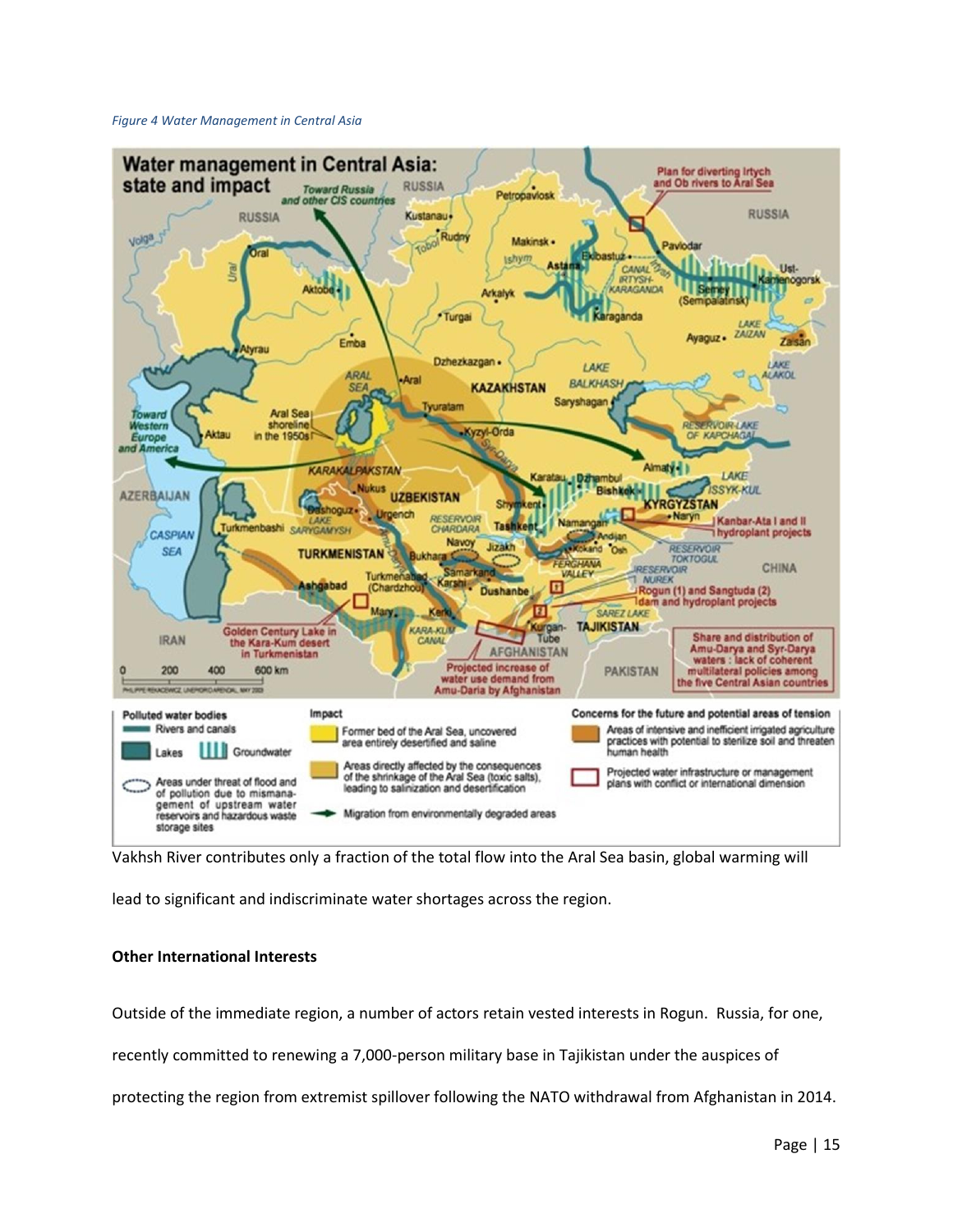Its own relations with Uzbekistan have been bumpy at best (an issue it is working to correct) so it is not likely to weigh in on Rogun much less provide funding unless Tajikistan makes considerable concessions.

The US stake in the project, while less pressing given that its regional interests will likely decline, is no less precarious. While it supports economic development in the region as outlined in the "New Silk Road Strategy for Central Asia", the US and its NATO allies depend on regional stability during the withdrawal from Afghanistan. In this case, the US is unlikely to provide diplomatic--much less financial- support to Rogun until its troops are fully removed from the region. To do so prematurely could risk souring relations with Uzbekistan, who the US depends on for transportation out of Afghanistan.

Meanwhile, the US has pledged to donate a cornucopia of military gear to Uzbekistan. As Josh Kucera of Eurasianet points out, "Tactical drones, night vision, GPS and body armor would be of limited utility in putting down another Andijan-style protest. But they would be very useful in a border conflict with a neighbor."<sup>36</sup> While its stated goal in the region is stability, the US could very well be forsaking long term peace in Central Asia in the interests of tactical convenience during the drawdown.

From the US and NATO perspective, timing is key. The World Bank is keenly aware of the détente afforded by their studies. Those responsible for publishing the studies have received soft guidance to stall the release. As an Energy Specialist with the Bank mentioned, "We feel some pressure to make a careful and thorough review of the document and it may take a little longer. Our management is giving us a marching order not to rush."<sup>37</sup> Another potential force delaying the studies' release is the upcoming presidential elections in Tajikistan scheduled for fall 2013. Since Rahmon has tied his country's future to the project, authoritative findings for or against Rogun could factor into the election's outcome.

<sup>&</sup>lt;sup>36</sup> Kucera, Josh, "Are the U.S. and Russia Fueling Tension Between Uzbekistan and Its Neighbors?", Mar. 26, 2013. <http://www.eurasianet.org/node/66742>

<sup>&</sup>lt;sup>37</sup> Energy Specialist, World Bank, 2013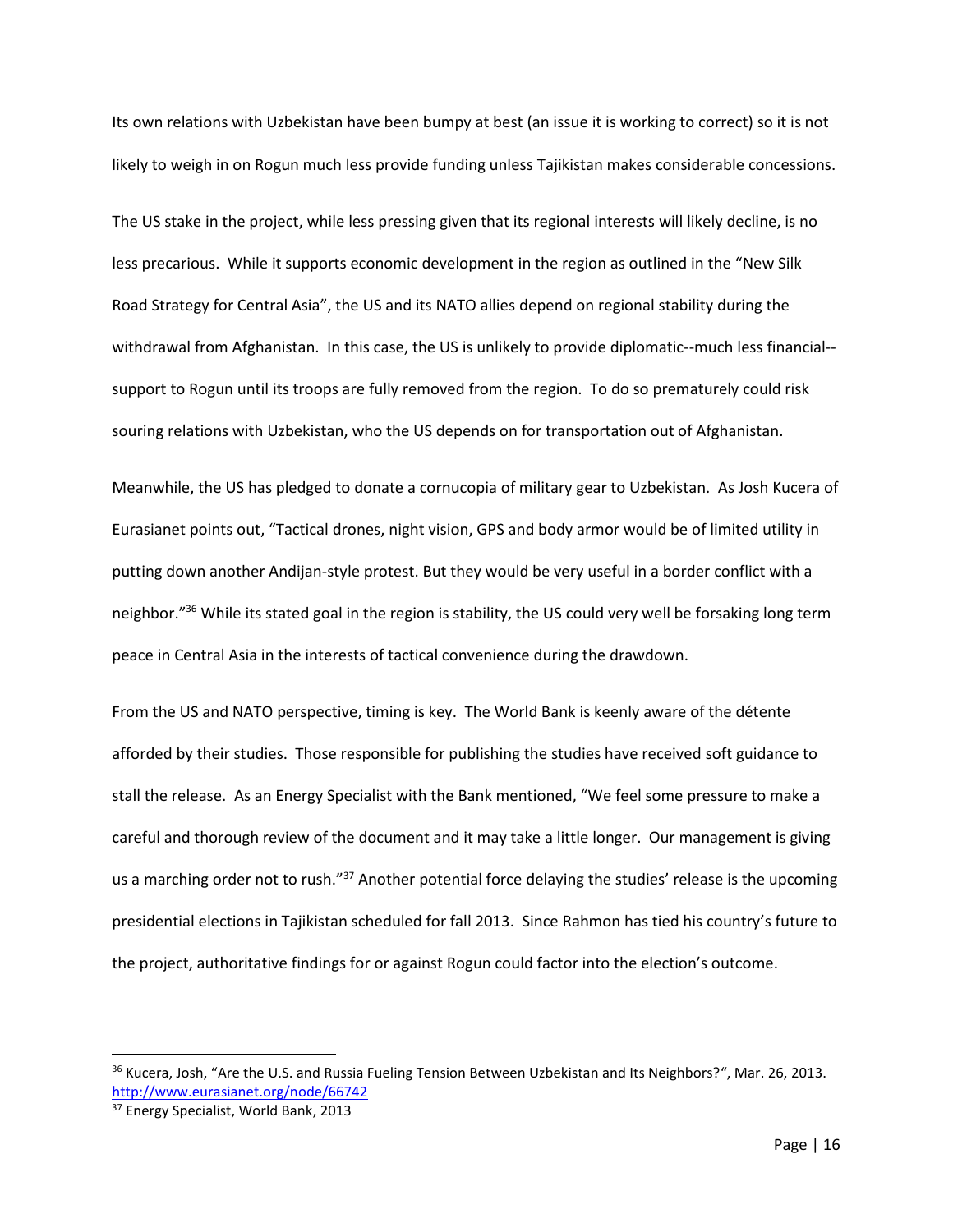Both the World Bank and the UN have also shown unusual interest in the project. As noted by Martha Brill-Olcott of the Carnegie Endowment for International Peace, "the World Bank has made an unprecedented effort at consultation with the states that could potentially have an impact on the project – with particular effort to respond to the Uzbek government's concerns…"<sup>38</sup> Although it has kept a low profile, the World Bank's Central Asia Energy-Water Development Program (CAEWDP) was designed specifically to address the Central Asian water-energy conflict. Meanwhile, the UN declared 2013 to be the International Year of Water Cooperation. The idea stems from a suggestion made by Tajikistan in 2010 at the UN General Assembly for the purpose of "…unifying all efforts undertaken and planned by the United Nations system, international and regional organizations, governments, civil society and entrepreneurs, in order to increase awareness of freshwater-related problems and ways to resolve them..."<sup>39</sup> The UN is also reportedly working closely with the Central Asian nations to develop a unique legal agreement for the region which Uzbekistan has agreed to join.<sup>40</sup>

Financing for the project remains a key missing link. The World Bank has openly stated that it will not finance the project given its political sensitivity. However, countries with historical ties to Tajikistan, such as Iran, or those looking to increase their footprint in the region, such as India and China, may be more interested. The Asian Development Bank also has a robust history of supporting large engineering projects in Tajikistan and could certainly afford to foot the \$2.2 billion bill.

# **How the Rogun Conflict Will Reshape Geopolitics**

Rogun holds a number of implications for the region and the world as a whole. Referring to the World Bank report on alternatives to Rogun, an Energy Specialist with the Bank said, "Unfortunately for

l

<sup>&</sup>lt;sup>38</sup> Olcot, Martha Brill, pg. 249.

<sup>&</sup>lt;sup>39</sup> Aslov, Sirodjiddin, "Towards the International Year of Water Cooperation, 2013", UN Chronicle, Mar. 21, 2013. <http://www.un.org/wcm/content/site/chronicle/home/archive/webarticles2013/towardstheinternationalyear> <sup>40</sup> Kucera, Josh, "Kazakhstan, UN Getting Involved in Rogun Mediation", Apr. 2, 2013, <http://www.eurasianet.org/node/66776>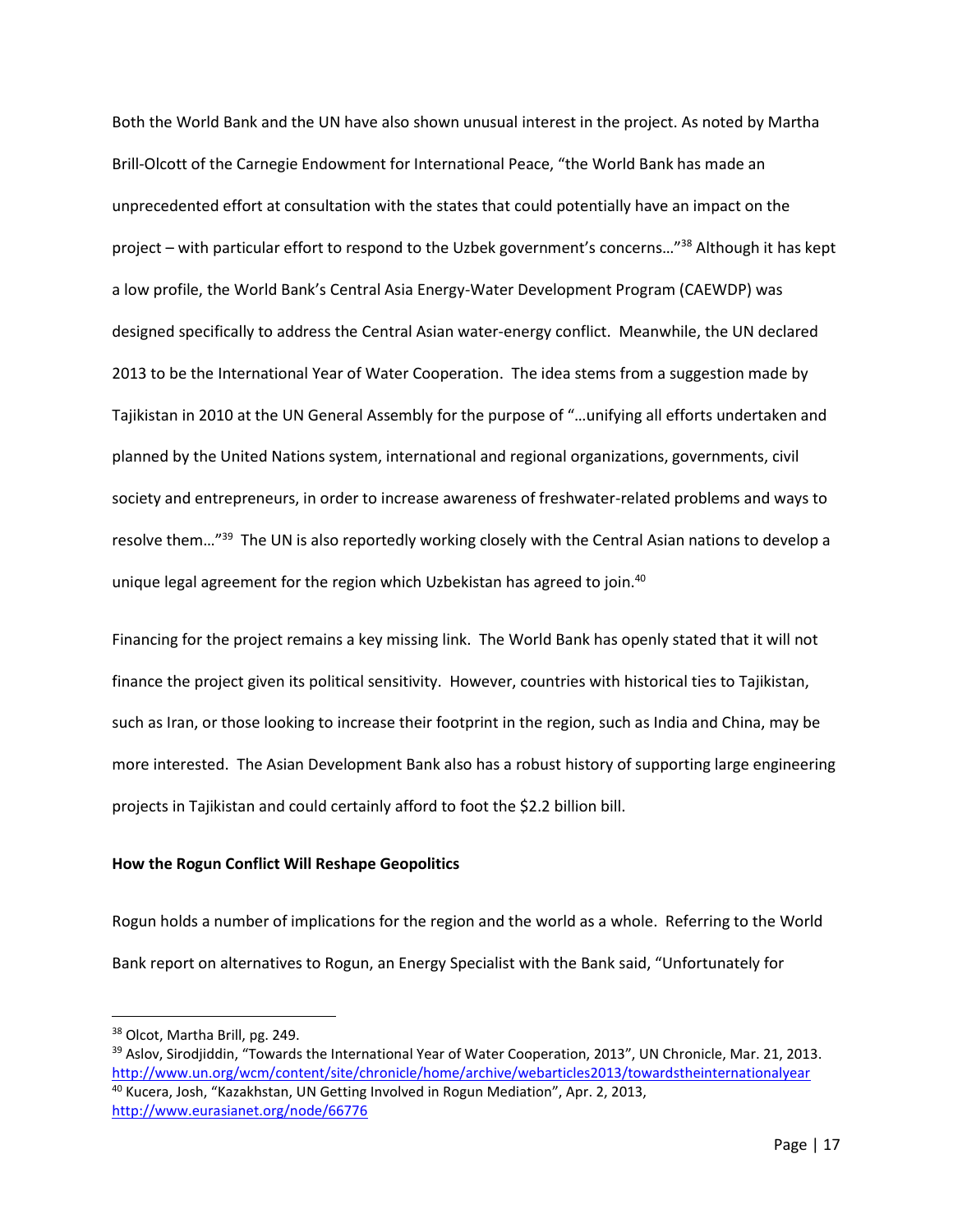Uzbekistan, the report came up that in the long run, Tajikistan cannot go without Rogun. So Rogun, sooner or later, will pick up. There are definitely alternatives, maybe more efficient, more economic alternatives in the short run, but in the long run, Rogun will happen."<sup>41</sup> Accordingly, this paper assumes that the dam will indeed be built in the not-so-distant future to the full 335 meter height, kicking off four key geopolitical outcomes: escalating conflict, heightened international attention, regional power balancing and the creation of unprecedented multilateral settlements.

## Conflict

The first, and most widely discussed, implication of Rogun's construction will be a smoldering conflict between Uzbekistan and Tajikistan which will gradually escalate in the years to come. Several factors lead to the conclusion that Rogun will indeed be a growing source of water conflict in the future:

- 1. Both Uzbekistan and Tajikistan show no appetite for compromise. Tajikistan is determined to build the dam and has ignored alternatives to meeting its electricity deficit. Karimov, meanwhile, is not giving an inch on the issue, saying outright that Rogun is a "stupid project".<sup>42</sup>
- 2. Rogun would give Tajikistan significant leverage in political discussions that Karimov will surely avoid; especially given his own history of employing such leverage against Tajikistan.
- 3. Uzbekistan has demonstrated its willingness to use economic warfare. Given this history, continued economic and even military action in response to Rogun, which it sees as a direct threat to its own security, does not seem out of the question.
- 4. Climate change will continue to reduce the available water supplies creating increasing pressure for upstream Tajikistan and Kyrgyzstan to seize ever higher percentages of dwindling flows for their own consumption and power generation leaving less for Uzbekistan downstream.

<sup>41</sup> Energy Specialist, World Bank, 2013.

<sup>42</sup> Farangas, Najibullah,"Don't Love Your Neighbor", Radio Free Europe Radio Liberty, October 8, 2010 [http://www.rferl.org/content/Dont\\_Love\\_Your\\_Neighbor/2185027.html](http://www.rferl.org/content/Dont_Love_Your_Neighbor/2185027.html)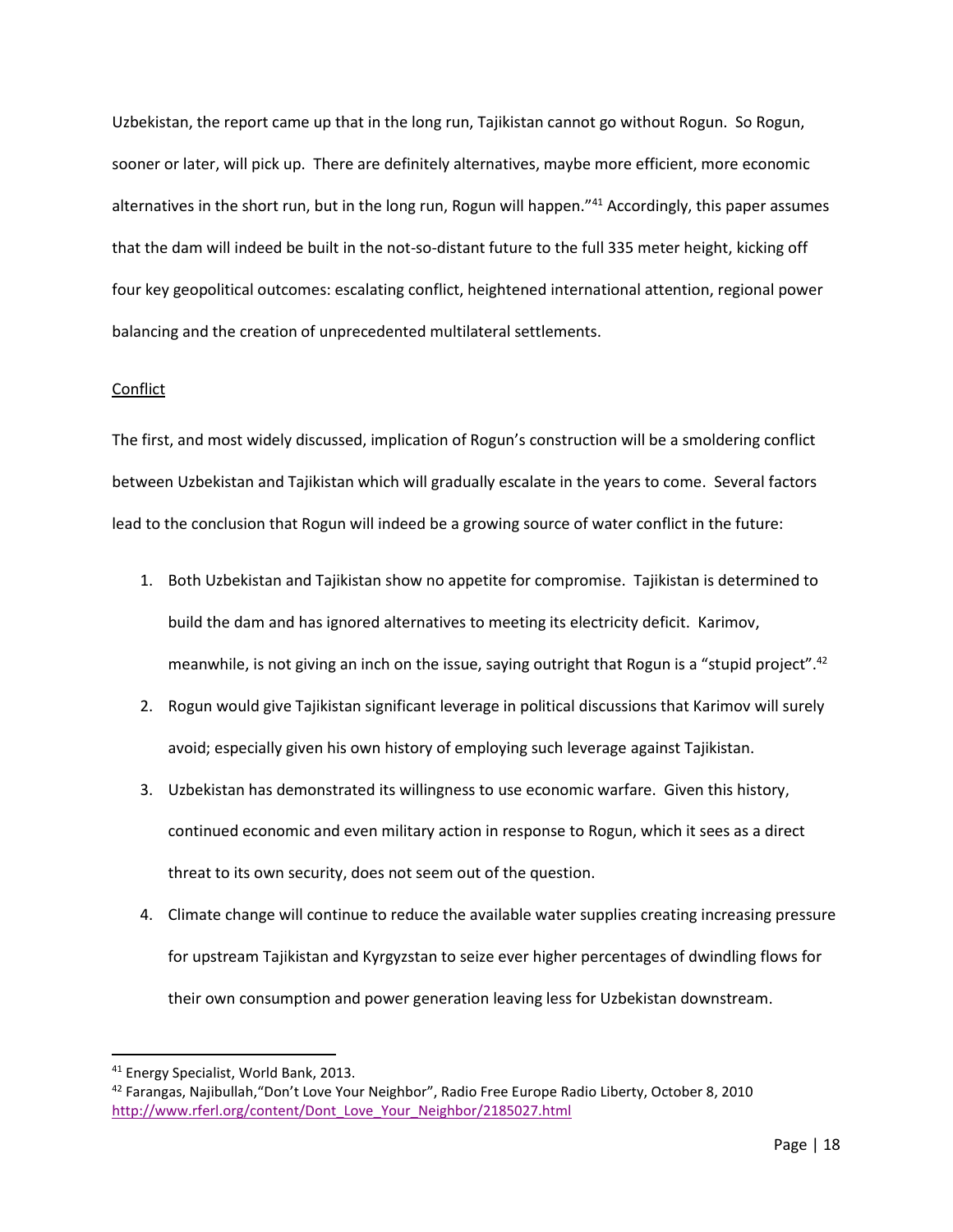- 5. Central Asian nations face a crippling lack of trust when it comes to water agreements. Both the Nukus agreement of 1995 and the Syr Darya agreement of 1998, the most significant documents governing water usage, are now disregarded. As an Energy Expert with the World Bank pointed out, "These legal agreements are still there, but those countries haven't been following these agreements since the early 2000s. It's difficult for us to use those approaches if they're not being followed. Everyone realizes it's a political issue."<sup>43</sup>
- 6. Preliminary reports say the World Bank will bless the Rogun project, snuffing many of Karimov's arguments against the project and potentially forcing him to resort to force to prevent Rogun.

A few factors could derail what appears to be inevitable heightened state-on-state water conflict. Islam Karimov's age and health came into question in March of 2013 when a rumor that he had suffered a heart attack during the annual Nowruz festival ran rampant on the Internet.<sup>44</sup> Without an evident successor, Karimov's exit from power could open Uzbekistan to a more peaceful discussion on Rogun. Given his strongman history, however, one would be short-sighted to bet on Karimov's health declining as a means to peace. Both the World Bank and UN are going to unprecedented lengths to disarm the situation. However, as mentioned above, there is little reason to believe there current efforts will hold water better than their predecessors given the lack of trust and enforceability in the region.

Assuming a 335 meter Rogun, the dam's impact on downstream flows will depend not only on climate change, but also on the filling schedule. Soviet engineers in the 1970s anticipated 17 years to fully fill the massive reservoir, while more recent project officials predict 12 years.<sup>45</sup> Once built, Rahmon will, according to Karimov, be in a position to desiccate downstream lands at will. Climate change and lower

 $\overline{a}$ 

<sup>43</sup> Energy Specialist, World Bank, 2013

<sup>44</sup> Kramer, Andrew, "Rumors About Uzbekistan Leader's Health Set Off Succession Debate", New York Times, April 6, 2013, [http://www.nytimes.com/2013/04/07/world/asia/rumors-set-off-succession-debate-in](http://www.nytimes.com/2013/04/07/world/asia/rumors-set-off-succession-debate-in-uzbekistan.html?ref=uzbekistan&_r=0)uzbekistan.html?ref=uzbekistan& r=0

<sup>&</sup>lt;sup>45</sup> Trilling, David, "Tajikistan: Rogun Dam a Hot Topic as Tajiks Make It Through Another Winter of Shortages", Eurasianet.org March 12, 2009, <http://www.eurasianet.org/departments/insightb/articles/eav031309f.shtml>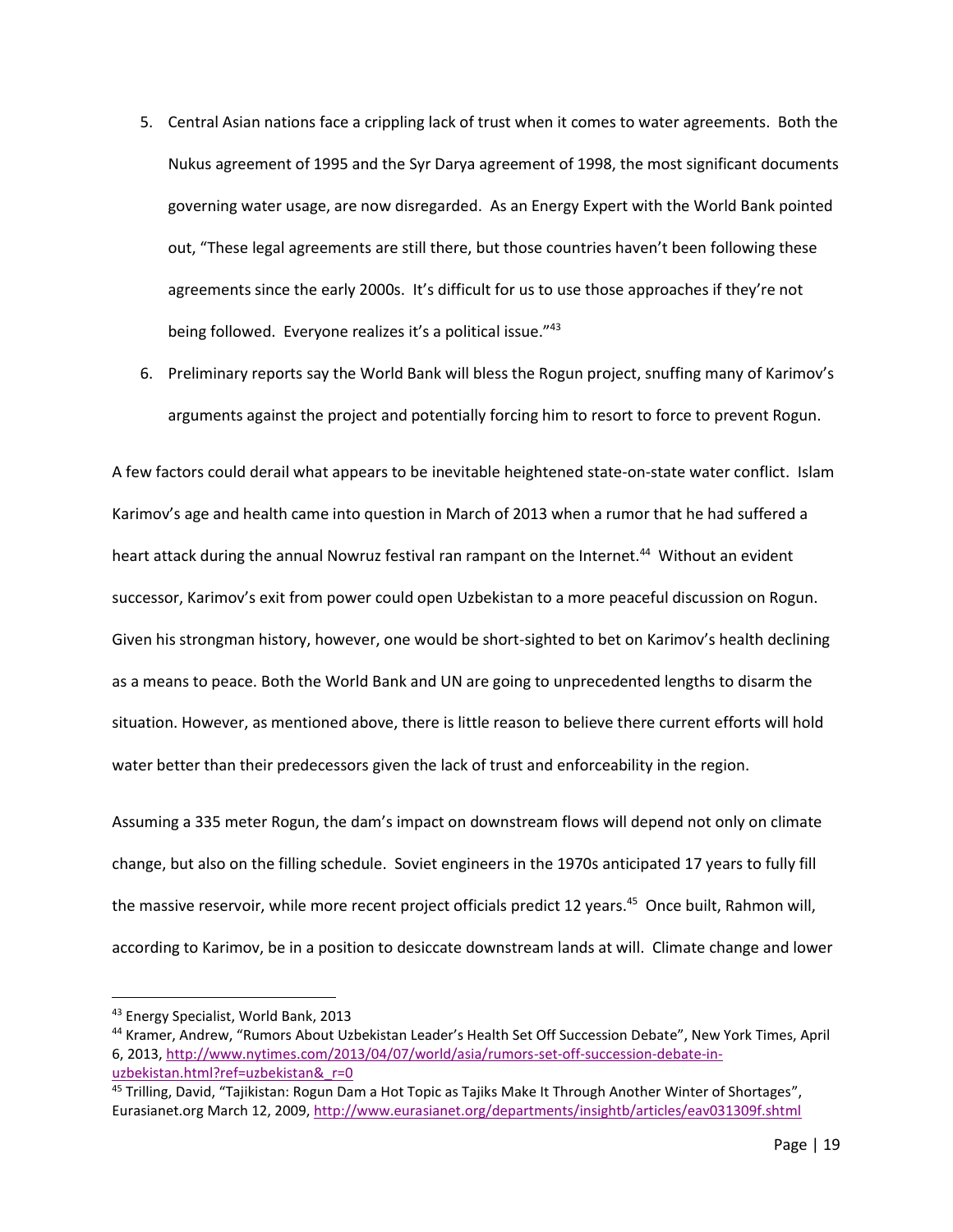glacial melt will incentivize Tajikistan to retain larger and larger percentages of the total annual flows for its own uses. The Vakhsh River provides only 25% of the total volume of the Amu Darya, so Rogun itself is unlikely to be of pivotal consequence to total downstream flows; however, given its political stature, it will remain a figure for Tajik pride and Uzbek ire. In the short run, Rahmon will try to use the fill rate as a political lever against Karimov which could incite an attack.

While Rogun itself may not hold significant downstream implications, if its success spurs the construction of many other dams on the Amu Darya and Syr Darya tributaries, their collective weight could kink seasonal flows and lead to further desertification. Foreseeing this undesirable future, Karimov will apply increasing force to preventing Rogun's construction since it is the lynchpin project in the movement toward further hydroelectric construction in the region.

## International Limelight

Central Asian nations, meanwhile, are enjoying the benefit of significant international attention, expertise and funding to keep peace in the region, and peace does not come cheap. The severity of the looming conflict will continue to drum up outside funding and peace-keeping efforts for both nations. By allowing the US Northern Distribution Network to traverse its territory, Uzbekistan will maintain influence over US and NATO public opinion on the dam and command further royalties, including military aid, for stability.

On Tajikistan's side, many believe the impoverished country lacks the technical know-how to execute a project as complicated as Rogun since it is one of the worst victims of brain drain in the region.<sup>46</sup> Conflict, or the perceived inevitability of conflict, has and will continue to help Tajikistan attract the outside expertise necessary to complete Rogun and others hydroelectric projects. By prompting the UN

<sup>46</sup> Brill Olcott, Martha, pg. 252.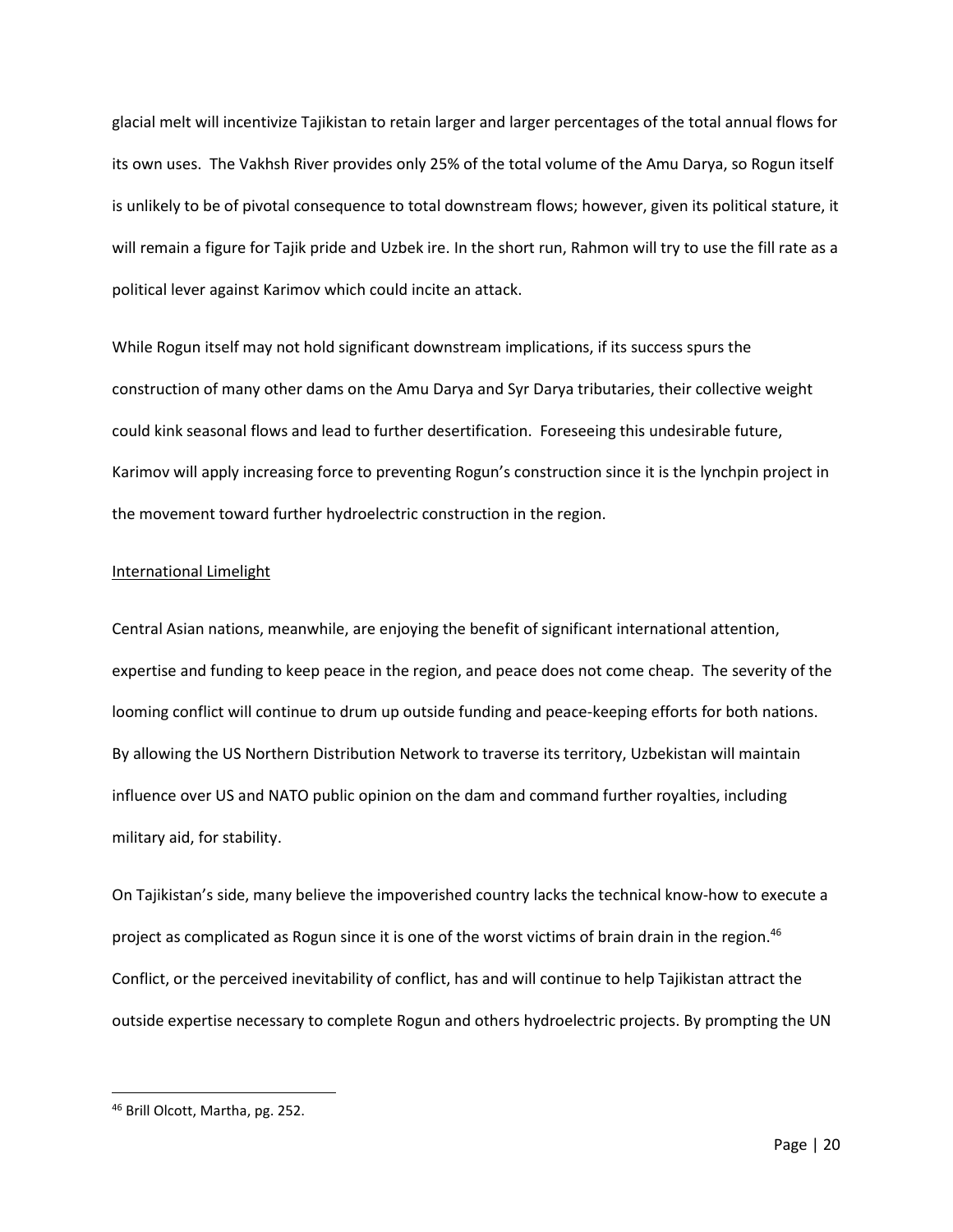to declare 2013 the International Year of Water Cooperation, Tajikistan has demonstrated its prowess on the public relations front and will continue to attract aid from donor nations and organizations. Both countries have and will continue to play these cards to their full benefit, betting that the international community cannot stomach an international conflict in the region.

## Regional Power Rebalancing

Relieving Tajikistan of its annual electricity deficits will deprive Uzbekistan of leverage through electricity and natural gas imports. With significant Tajik oil and gas reserves expected to come online in the near future, Uzbekistan's weight in the region will be further diminished as new supplies will compete with existing Uzbek exports. While contributing to Tajikistan's state wealth, the downward price impacts of increased electricity and natural gas supply in the market will hurt Uzbekistan. Uzbekistan faces a future of significantly weakened geopolitical clout in the region, a prospect that irks Karimov and increases the chance of a violent response to Rogun.

## Refined International Water Conflict Resolution

l

On a positive note, conflict has and will continue to inspire innovation in the UN and World Bank. The Central Asia Energy-Water Development Program (CAEWDP) portfolio goes to extraordinary lengths to provide unbiased and thorough data, foster mutual respect between countries, mediate tense discussions and ensure all stakeholders are given a forum to voice their concerns and receive answers. Similarly, the UN Special Programme for the Economies of Central Asia places riparian conflict mitigation front and center.<sup>47</sup> These bodies will serve as the key force against aggression in the region and they should be prepared to apply all the technical and diplomatic expertise they can muster.

<sup>&</sup>lt;sup>47</sup> "United Nations Special Programme for the Economies of Central Asia", Nov. 28, 2012. [http://northcentral](http://northcentral-sro.unescap.org/documents/2012-SPECA-Progress-Report.pdf)[sro.unescap.org/documents/2012-SPECA-Progress-Report.pdf](http://northcentral-sro.unescap.org/documents/2012-SPECA-Progress-Report.pdf)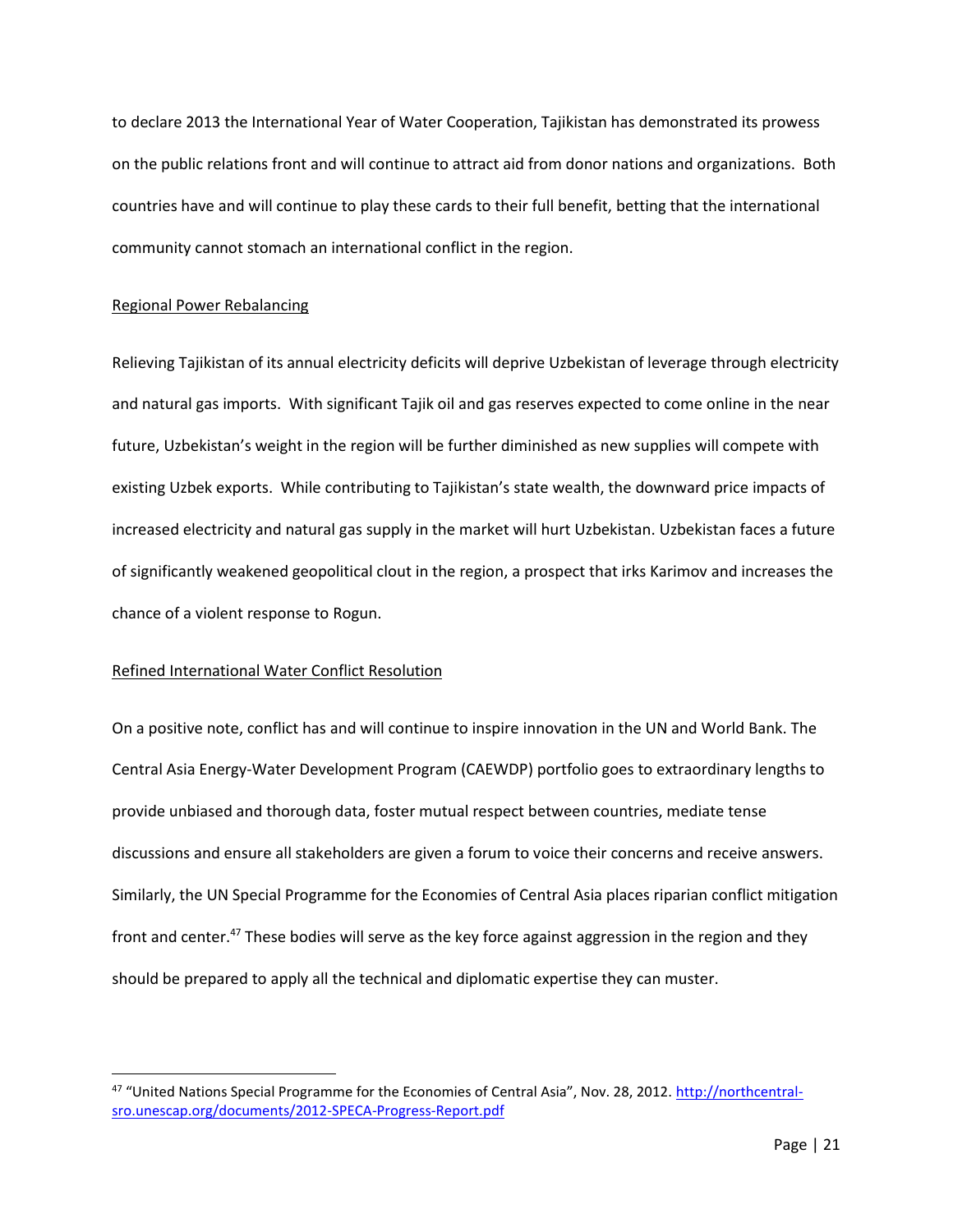The presence of the UN, World Bank and most recently neighboring Kazakhstan in the conflict mediation process sets the stage for significant learning with respect to riparian issues. Unfortunately, as an Energy Specialist at the World Bank noted as evidence that "The global powers, the US, China, Russia, are telling us they support us, but they keep the issues at a distance. They don't publicly take a position even if it is the best economical and technical issue."<sup>48</sup> Russia in particular will be drawn into the conflict in the years to come due to its military bases, while US interests in regional stability and Chinese interests in economic development will also draw them to the cause of peace.

Numerous agreements have been made since the dissolution of the Soviet Union; however, none has succeeded in disarming tensions. With climate change bearing down on regions that may be susceptible to conflict, a proven framework for dispute resolution will be invaluable and essential.

## **Conclusion**

 $\overline{\phantom{a}}$ 

Rogun marks the most significant global water-energy conflict of our time. The indicators of energy and water supply, big personality, local politics and extreme weather make it all the more susceptible to conflict. Reinforcing the dam's international importance, Stephen Blank of the Strategic Studies Institute said, "…the Rogun Dam is bound up with larger questions that also cry out for resolution, or at least progress toward resolution, well beyond Tajikistan's and Central Asia's boundaries."<sup>49</sup>

The United Nations projects that 30 nations will be water scarce in 2025 and 18 of these will be in the Middle East and Africa<sup>50</sup>. The international community will be called upon many times in the future to mediate the politics and economics of managing international hydroelectric agreements to meet the

<sup>48</sup> Energy Specialist, World Bank, 2013.

<sup>49</sup>Blank, Stephen, "Rogun Dam Project Epitomizes Central Asian Security Dilemmas", Jamestown Foundation, Sept. 17, 2012.

[http://www.jamestown.org/programs/edm/single/?tx\\_ttnews%5Btt\\_news%5D=39852&cHash=dc1280f4b7850f9d](http://www.jamestown.org/programs/edm/single/?tx_ttnews%5Btt_news%5D=39852&cHash=dc1280f4b7850f9dfd3a14a84d65f4cb) [fd3a14a84d65f4cb](http://www.jamestown.org/programs/edm/single/?tx_ttnews%5Btt_news%5D=39852&cHash=dc1280f4b7850f9dfd3a14a84d65f4cb)

<sup>50</sup> Arsenault, Chris, "Risk of Water Wars Rises with Scarcity", Aljazeera, Aug. 26, 2012. <http://www.aljazeera.com/indepth/features/2011/06/2011622193147231653.html>